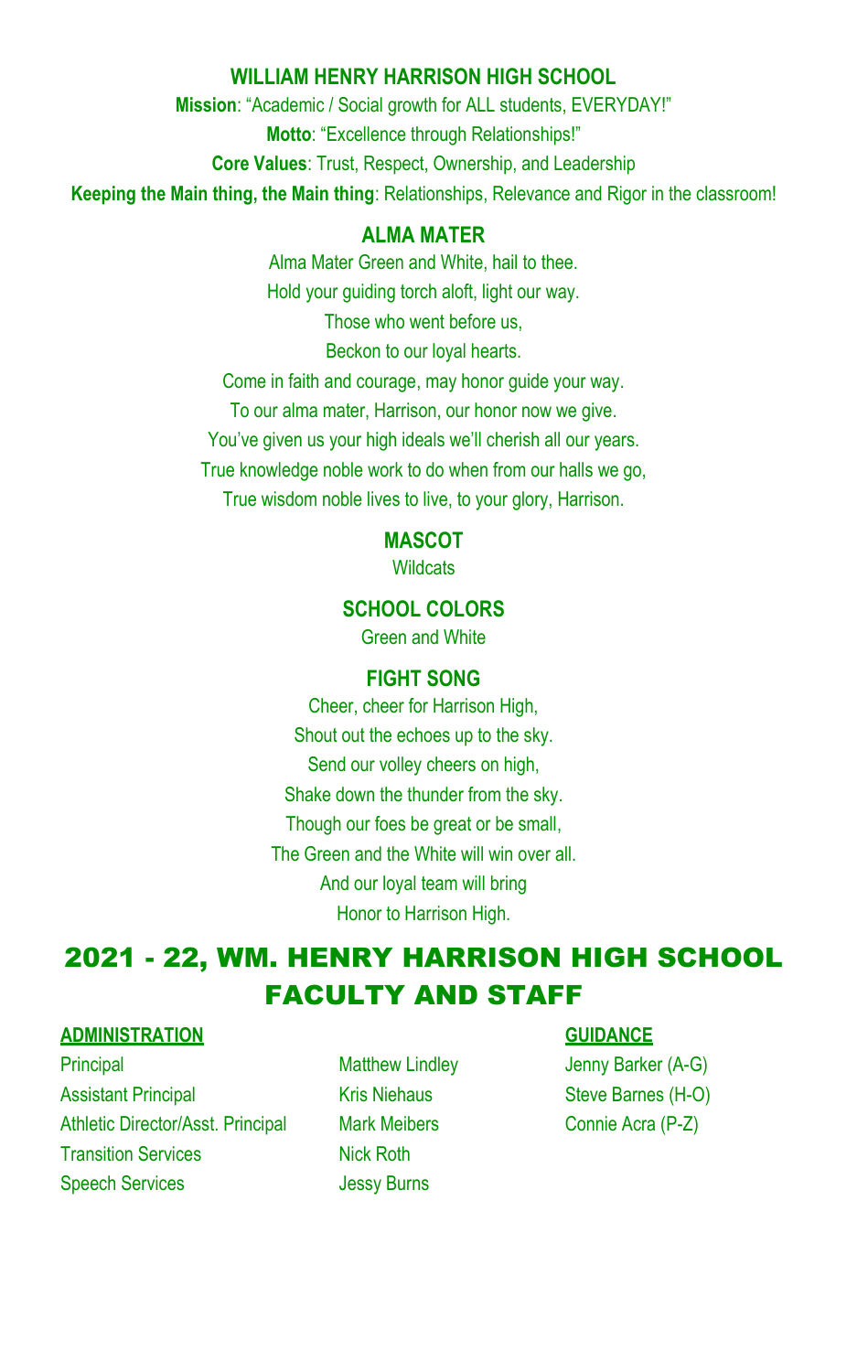#### **FACULTY**

Anna Adams– Vocal Music Jayme Agnew – Intervention Specialist Chris Baird – Social Studies Jenny Baker – Spanish Amy Berwanger – Math Kelli Bill – Intervention Specialist Mike Brossart – Physical Education James Budde – ATC Ryan Carroll – English Susan Charls – Bio-Med Tech Maria Clark - Math Rob Clark – Computer/Tech Steve Coffman - Math Marc Cron – Science Alicia Cummings - Art Kevin Curtis – Social Studies Phillip Deak – Social Studies Dustin Dershem - Business Chad Dennis – Math Courtney Donath - Math Dirk Dugan – Director of Wildcat Academy Brian Egan – Band Angela Elsasser – Engineering / Robotics Rob Clark – Business/Technology Molly Hasenohr – Spanish Jane Hinterlong – English Emily Holbert – Intervention Specialist Ashley Hotopp – Intervention Specialist Jamie Johnson – Work Study/PAES Eric Karn – Social Studies Tara Keller – Art Dee Krise - Science Steve Kucera – Intervention Specialist Josh Locke – Math Rachel Mallicote - Science Patricia Martini – Spanish Scott Menze – Science Eric Meyer - Social Studies Mike Morris – TV Pro/Act Center Director Jon Motsinger – English James Moyer - JROTC Jeff Nienaber – English Julie Nolan – Credit Recovery Jessica Peace – Science Amy Poettker – Math Derek Rehage – Intervention Specialist Sheila Reynolds – English Andrew Schlager – Intervention Specialist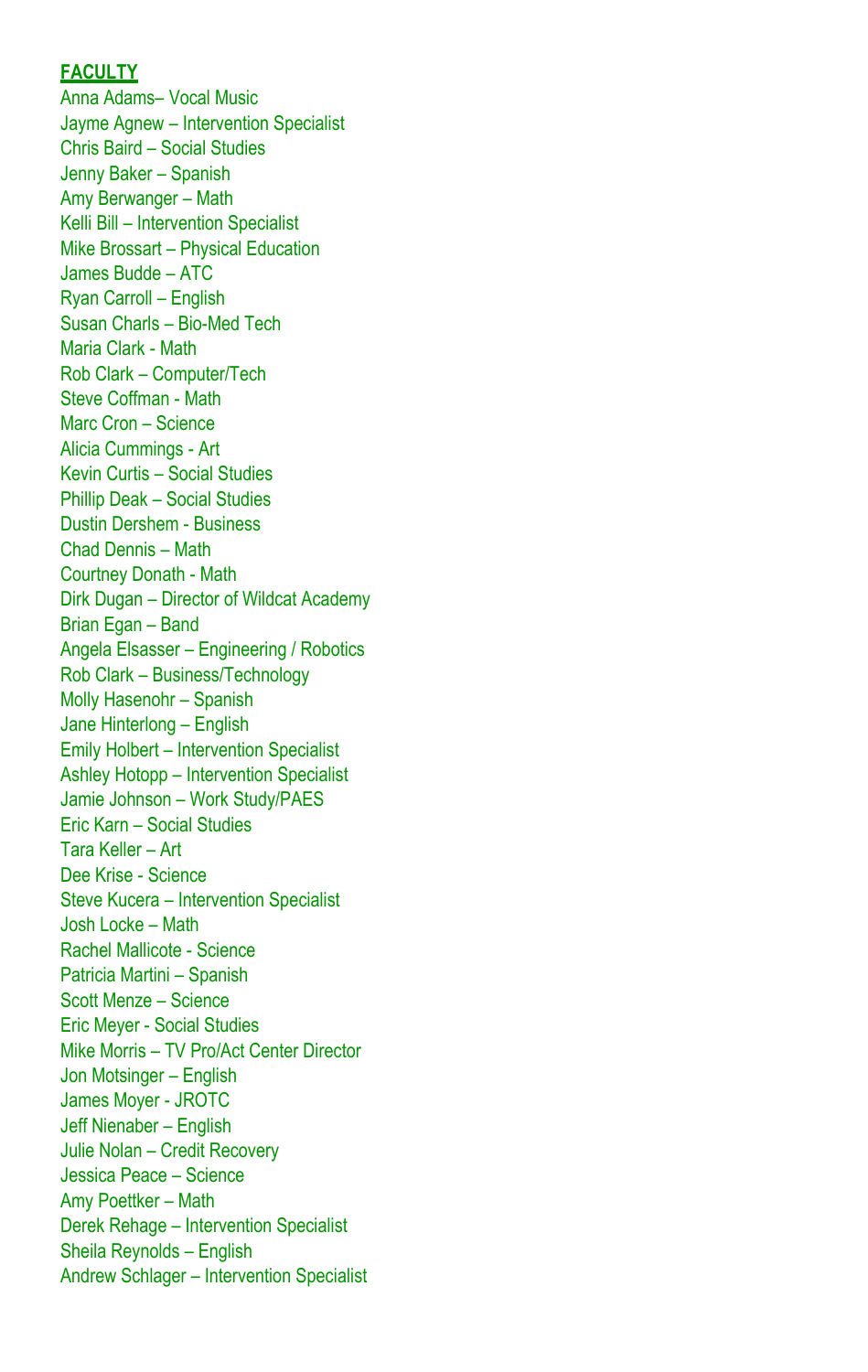Stuart Scrivner – Math Sgt Maj Dan Sheward - JROTC Dan Shields – Science Melanie Siemer - Math Christy Shuja-Pember – English Shawn Sowders – Social Studies Conor Thomas – Social Studies Judy Walsh – Family/Consumer Sc. Trevor Ward – Business Eric Weber – English Andy Zureick – Science

#### **SECRETARIES**

Amy Kinnett – Administrative/Fees Sandy Knose – Special Services Donna Mistler – Front Office Amy Nixon – Front Office

#### **ADDITIONAL STAFF**

Gina Crutcher – Paraprofessional\ Sherry Kugler – Paraprofessional Amanda Noyes – Study Hall Alice Rider – Paraprofessional Kim Hackworth - (School Psych.) Tessa Freel – School Nurse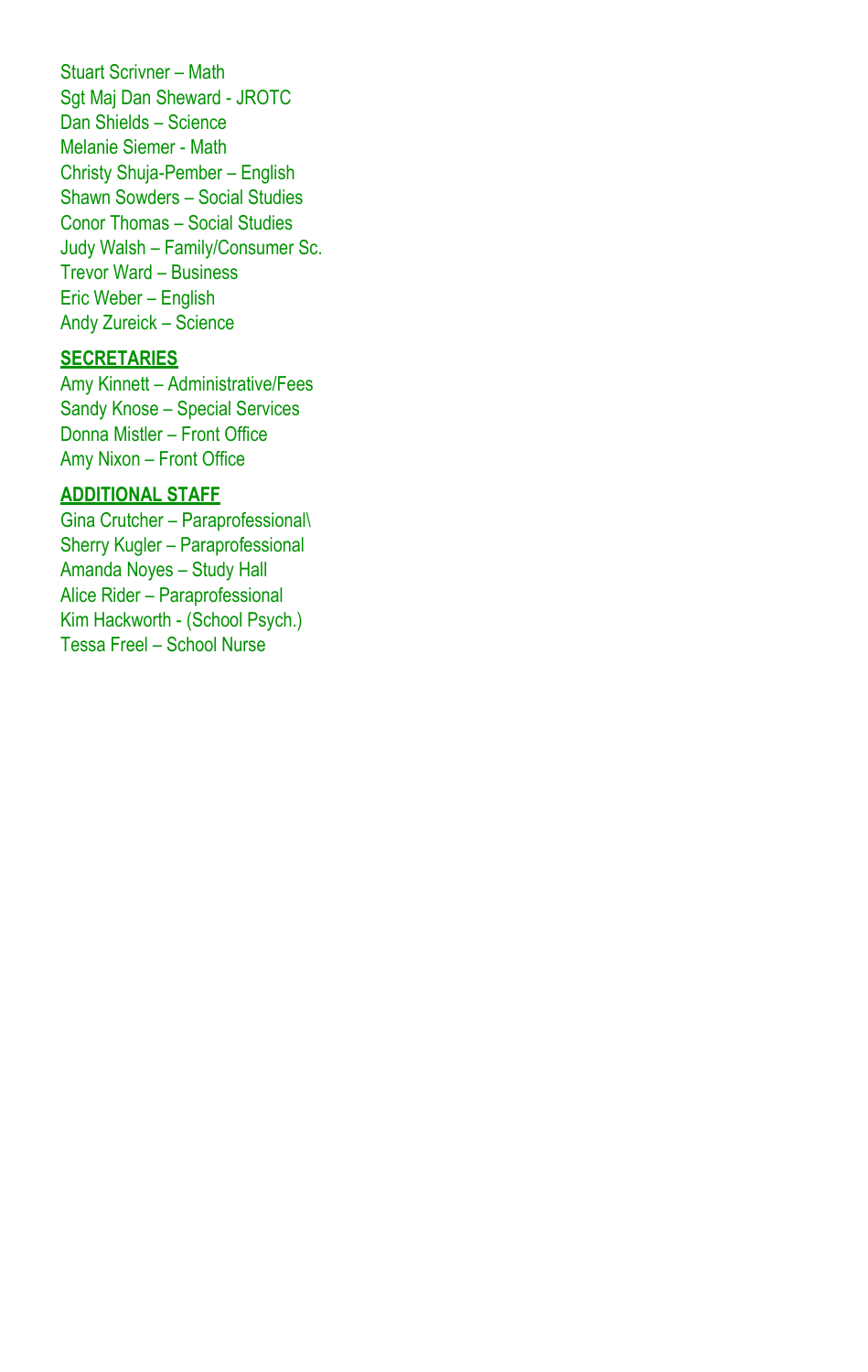# **WILDCAT REGULAR BELL SCHEDULE**

| 0 Bell   | $7:07 - 7:56$  | $(49 \text{ mins})$  |                      |
|----------|----------------|----------------------|----------------------|
| 1st Bell | $8:00 - 8:49$  | $(49 \text{ mins.})$ |                      |
| 2nd Bell | $8:53 - 9:42$  | $(49 \text{ mins.})$ |                      |
| 3rd Bell | $9:46 - 10:34$ | $(48 \text{ mins.})$ |                      |
| 4th Bell | 10:38 - 11:26  | $(48 \text{ mins.})$ |                      |
| 5th Bell | $11:30 - 1:04$ |                      |                      |
|          | A Lunch        | $11:30 - 12:00$      | $(30 \text{ mins.})$ |
|          | <b>B</b> Lunch | 12:02 - 12:32        | $(30 \text{ mins.})$ |
|          | C Lunch        | $12:34 - 1:04$       | $(30 \text{ mins.})$ |
| 6th Bell | $1:08 - 1:57$  | $(49 \text{ mins.})$ |                      |
| 7th Bell | $2:01 - 2:50$  | $(49 \text{ mins.})$ |                      |
|          |                |                      |                      |

# **FRIDAY (BI-WEEKLY) – ADVISORY DAY BELL SCHEDULE**

| 0 Bell                 | $7:07 - 7:56$   | $(49 \text{ mins})$  |                      |
|------------------------|-----------------|----------------------|----------------------|
| 1st Bell               | $8:00 - 8:42$   | $(42$ mins.)         |                      |
| 2nd Bell               | $8:46 - 9:28$   | $(42 \text{ mins.})$ |                      |
| <b>Advisory Period</b> | $9:32 - 10:07$  | $(35 \text{ mins.})$ |                      |
| 3rd Bell               | $10:11 - 10:53$ | $(42 \text{ mins.})$ |                      |
| 4th Bell               | $10:57 - 11:39$ | $(42 \text{ mins.})$ |                      |
| 5th Bell               | $11:43 - 1:17$  |                      |                      |
|                        | A Lunch         | $11:43 - 12:13$      | $(30 \text{ mins.})$ |
|                        | <b>B</b> Lunch  | $12:15 - 12:45$      | $(30 \text{ mins.})$ |
|                        | C Lunch         | $12:47 - 1:17$       | $(30 \text{ mins.})$ |
| 6th Bell               | $1:21 - 2:03$   | $(42 \text{ mins.})$ |                      |
| 7th Bell               | $2:07 - 2:50$   | $(43 \text{ mins.})$ |                      |

#### **TWO HOUR DELAY BELL SCHEDULE**

| 0 Bell   | Cancelled       |                      |                      |
|----------|-----------------|----------------------|----------------------|
| 1st Bell | $10:00 - 10:29$ | $(29 \text{ mins.})$ |                      |
| 2nd Bell | $10:33 - 11:02$ | $(29 \text{ mins.})$ |                      |
| 3rd Bell | $11:06 - 11:35$ | $(29 \text{ mins.})$ |                      |
| 4th Bell | A lunch         | $11:39 - 12:09$      | $(30 \text{ mins.})$ |
|          | <b>B</b> lunch  | 12:11 - 12:41        | $(30 \text{ mins.})$ |
|          | C lunch         | $12:43 - 1:13$       | $(30 \text{ mins.})$ |
| 5th Bell | $1:17 - 1:46$   | $(29 \text{ mins.})$ |                      |
| 6th Bell | $1:50 - 2:18$   | $(28 \text{ mins.})$ |                      |
| 7th Bell | $2:22 - 2:50$   | $(28 \text{ mins.})$ |                      |
|          |                 |                      |                      |

VISITORS

All building guests and visitors are to sign in/register with the front office. In order to enter the building facial coverings may be required per the State of Ohio, Board of Health, and/or the SLSD Board of Education.

Student shadow days for students from outside the district are subject to three-day advanced administrative approval and teacher notification by building administration.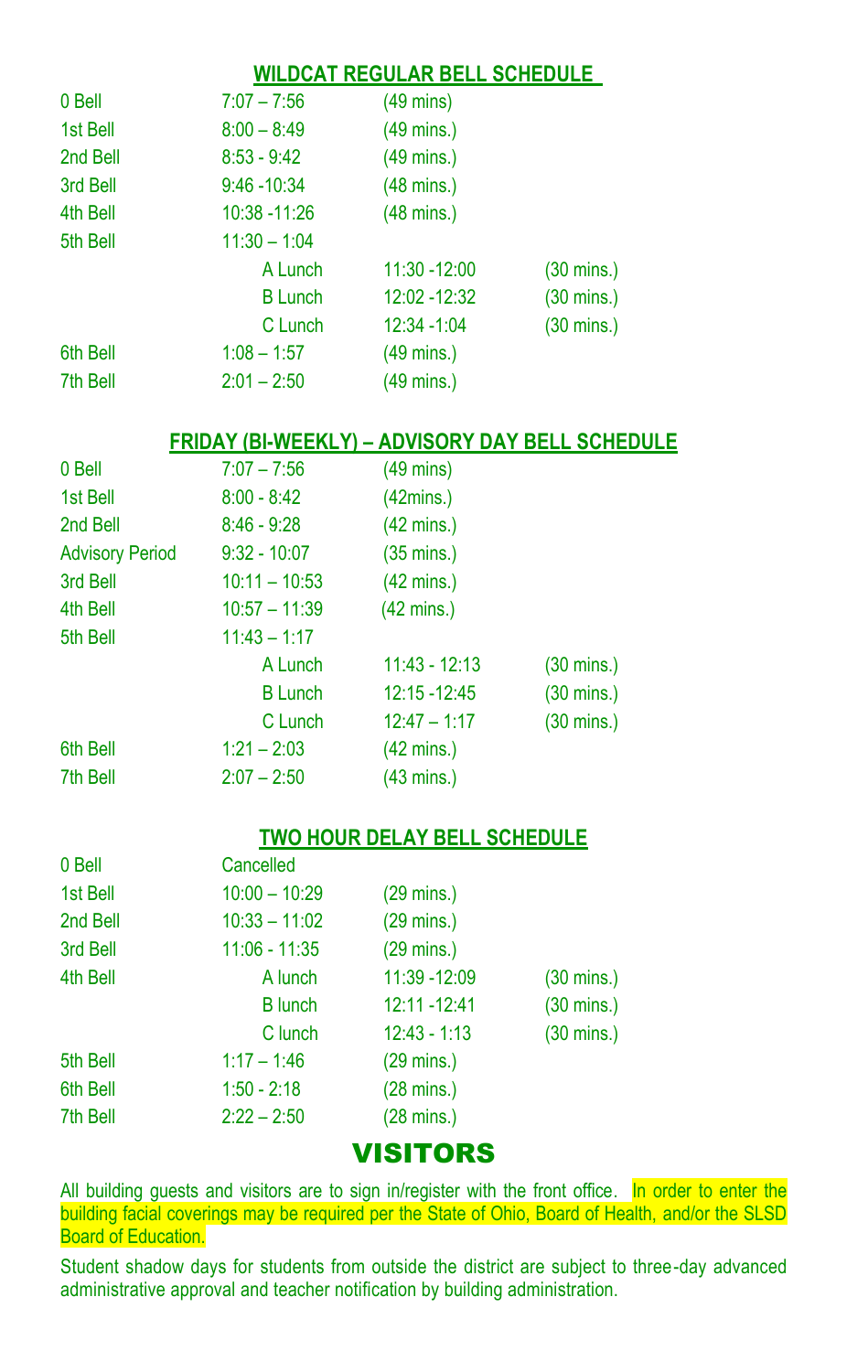# ATTENDANCE POLICY AND REGULATIONS

# **STUDENT SUPERVISION**

- 1. Students are not permitted on campus prior to 7:00am without permission and supervision by a staff member. When you arrive at school in the morning, you MUST remain in the Commons until 7:45am. Please do not leave the Commons area unless you have a pass to be with a teacher. The halls are not supervised until teachers come on duty at 7:45am.
- 2. During lunch, all students must eat and remain in their designated area, either the Commons or Gymnasium unless you have a pass from a teacher. During your lunch period, you are permitted to use the restrooms near the office area ONLY. Students are not permitted to use the restrooms upstairs or use the restrooms near the elevator. You must remain in the Commons or Gymnasium until the end of the lunch period.
- 3. After school, all students must be in a supervised area of the building. You must be supervised by a teacher or a coach. Any student who is being picked up after  $3:10<sub>pm</sub>$  should wait in the Commons and have your parents pick you up behind the high school. You may not be upstairs or walking around the building after  $3:05$ pm. At  $3:10$ pm, the Activity Center will be locked and all students should be in the Commons.
- 4. While students are waiting for their rides to be picked up from school, students shall be respectful of school property. **There shall be no loitering in front of the Activity Center at the dismissal of the school day after 3:10pm.** If rides have not arrived by 3:10pm, all students must report to the Commons to wait for their ride.
- 5. Students who are in the Commons after school must sign in and sign out when they leave. Students must remain in the Commons until 4:45 if they would like a bus pass to ride home.
- 6. Students who are in unauthorized sections of the building before school, during lunch, or after school will be assigned detention.

# **STUDENT ABSENCES AND EXCUSES**

All students are expected to attend regularly and to be on time to school and all classes in order to receive maximum benefit from the provided instruction and to develop habits of punctuality, self-discipline and responsibility. Although the District works towards perfect attendance each day, it does not want students at school if they are ill. **Students who are deemed habitual truant, may be placed on social probation.**

Parents are to call the attendance line any time their child is going to be absent or tardy or email

*margie.geisler@southwestschools.org.* The office staff will call the homes or offices of any student's parent who fails to contact the school. Students who are absent from school during the day, are not permitted to take part in after-school (or following day on non-school days) programs/activities unless special permission has been approved by an administrator.

# **STUDENT ABSENCES AND EXCUSES…..CONTINUED.**

Regular attendance by all students is very important. In many cases, irregular attendance is the major reason for poor schoolwork; therefore, all students are urged to make appointments, do personal errands, etc., outside of school hours.

The Board directs the Superintendent/designee to develop appropriate procedures for tracking student attendance based on the mode of learning. The District monitors daily absences for trends related to COVID-19.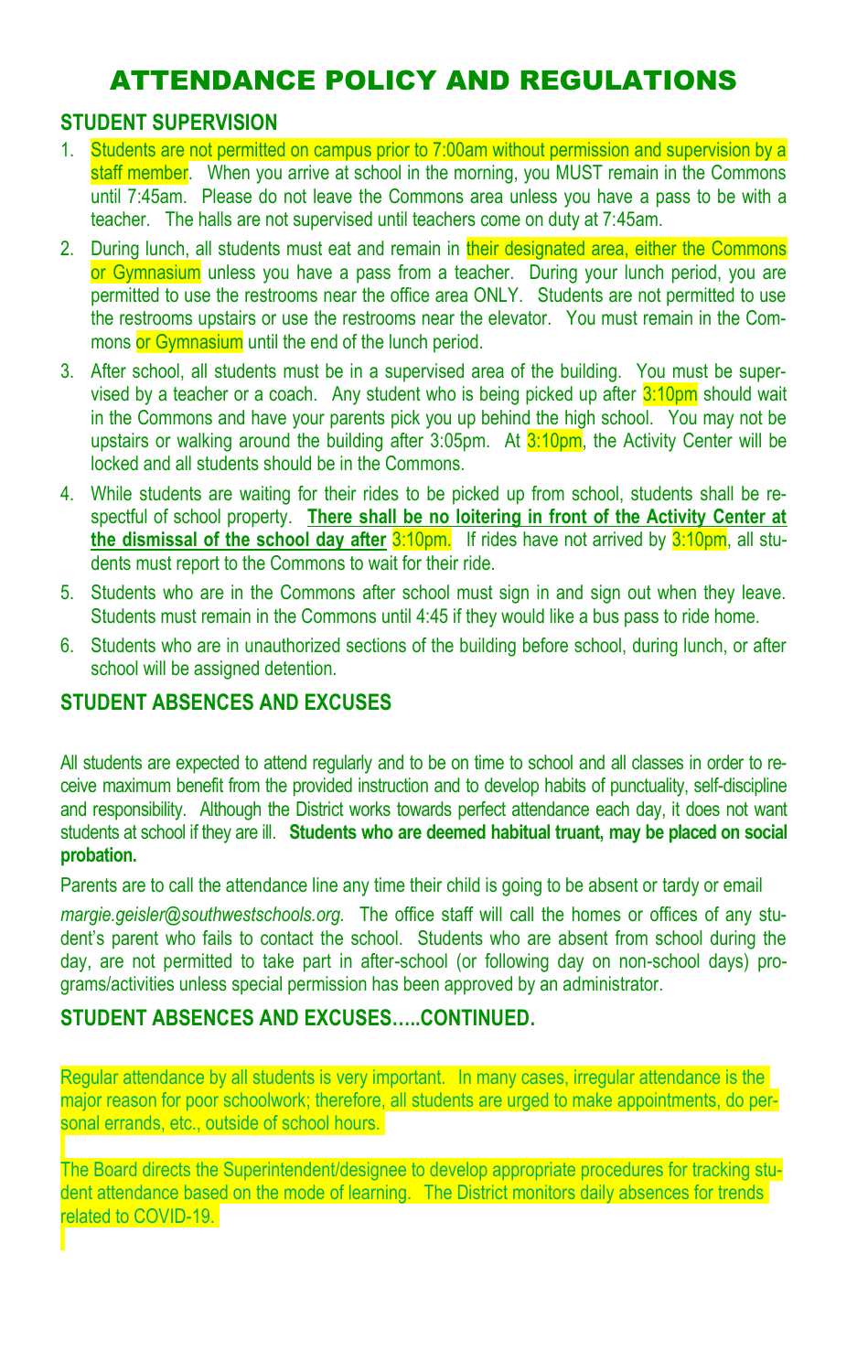Students will not be penalized for absences related to contracting COVID-19 or having to quarantine or isolate due to COVID-19 exposure/symptoms, regardless of whether the student is participating in-person, remotely or both.

Reasons for which students may be medically excused include, but are not limited to *(customize to reflect District reasons)*:

1.personal illness of the student;

2.illness in the student's family necessitating the presence of the child;

3.quarantine for contagious disease or

4.emergency or other set of circumstances in which the judgment of the Superintendent constitutes a good and sufficient cause for absence from school, which may include but not be limited to absences due to documented medical appointments.

Any limits that may be in place regarding the number of medical excuses that will be authorized without a doctor's note may be extended if the student or someone in the student's family is in quarantine due to COVID-19 or experiencing symptoms of COVID-19.

Reasons for which students may be nonmedically excused include, but are not limited to *(customize to reflect District reasons):*

1.needed at home to perform necessary work directly and exclusively for parents or legal guardians for a limited period of time when approved by the Superintendent (applies to students over 14 years of age only);

2.death in the family (applies to absences of up to 18 school hours unless a reasonable cause may be shown for a longer absence);

3.observance of religious holidays consistent with a student's truly held religious belief; 4.traveling out of state to attend a Board-approved enrichment activity or extracurricular activity (applies to absences of up to 24 school hours);

**5.college visitation:** 

6.absences due to a student's placement in foster care or change in foster care placement or any court proceedings related to their foster care status;

7.absences due to a student being homeless; er

8.temporary internet outage for individual students or households;

9.technical difficulties for individual students or households occurring at inopportune times such as during a teacher-led remote learning lesson;

10.absences due to COVID-19 reasons that are not considered medically excused until alternative arrangements can be made or

11.as determined by the Superintendent.

The District makes an attempt to contact the parent, guardian, or other person having care of a student who has not notified the school of the student's absence that day regarding that student's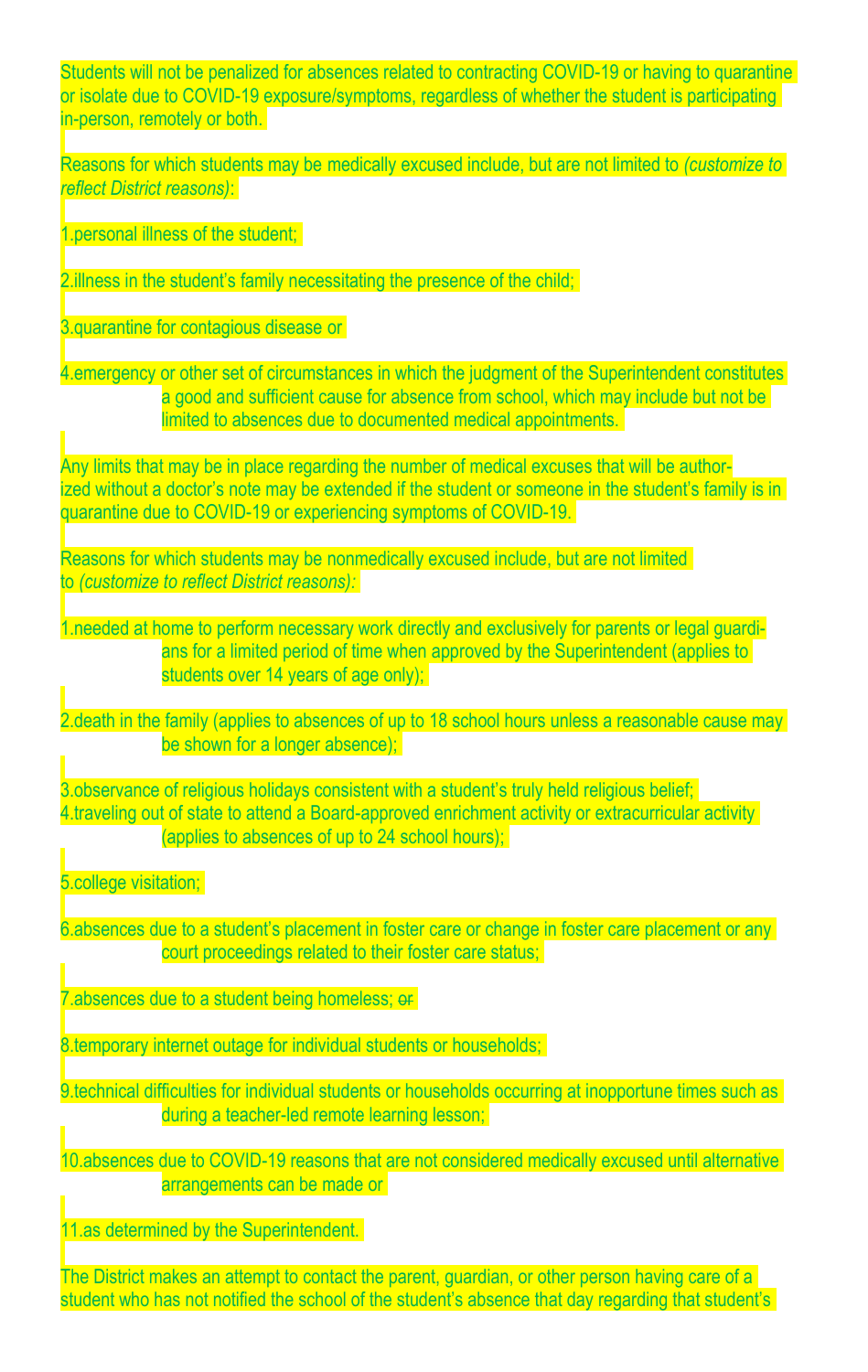absence without legitimate excuse within 120 minutes of the start of the school day. The Board authorizes the Superintendent to determine and use the appropriate notification procedure and methods consistent with State law.

Each student who is absent must immediately, upon return to school, make arrangements with his/her teacher(s) to make up work missed. Students who are absent from school for reasons not permitted by State law may, or may not, be permitted to make up work. Each case is considered on its merits by the principal and the respective teacher(s). Students who are absent due to an in-school or out-of-school suspension are permitted to make up missed classroom assignments in accordance with District level policies and procedures. Students are requested to bring a note to school after each absence explaining the reason for the absence or tardiness in accordance with procedures and timelines defined in District level policies and procedures.

The Board does not believe that students should be excused from school for vacations or other nonemergency trips. The responsibility for such absences resides with the parent(s), and they must not expect any work missed by their child to be retaught by the teacher. If the school is notified in advance of such a trip, reasonable efforts are made to prepare a general list of assignments for the student to do while he/she is absent.

The Board authorizes the Superintendent to establish a hearing and notification procedure for the purpose of denying a student's driving privileges if that student of compulsory school age has been absent without legitimate excuse for more than 60 consecutive hours during a school month or a total of at least 90 hours during a school year.

**[Adoption date:]** 

LEGAL REFS.:ORC3313.609; 3313.66

321.01; 3321.03; 3321.04; 3321.13; 3321.14; 3321.141; 3321.19;

3321.38

510.32

AC3301-69-02

CROSS REFS.:IGAC, Teaching About Religion

KB, Homework

EDB, Student Dismissal Precautions

EE, Student Attendance Accounting (Missing and Absent Children)

**HC. Student Health Services and Requirements** 

HCC, Communicable Diseases

*NOTE:*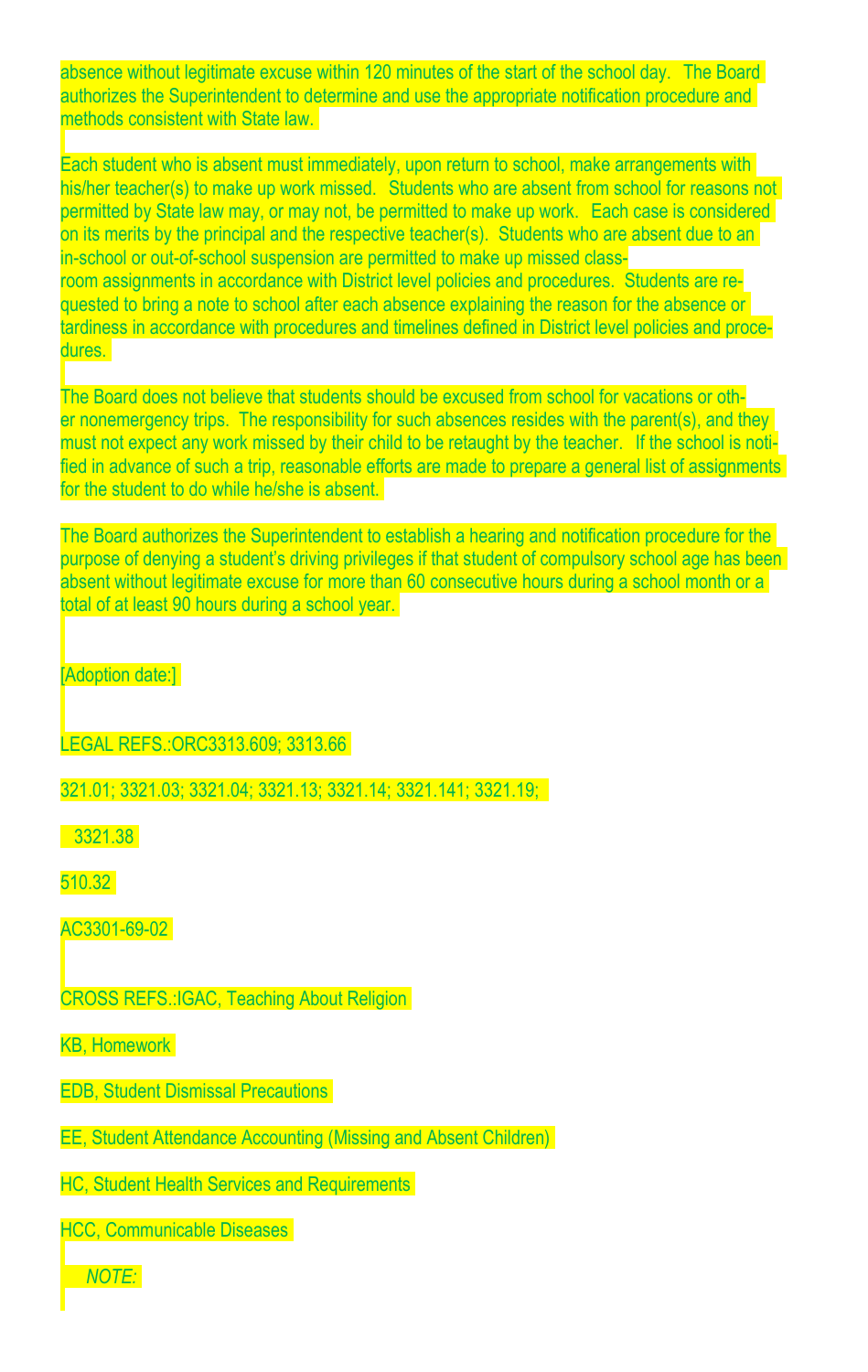*Boards should ensure that policies and procedures clearly reflect reasons for which a student's absence is deemed excused as well as whether the reason is then classified as a medically or nonmedically excused absence. Districts should review the reasons outlined in Ohio Administrative Code 3301-69-02 when making these determinations. This policy can be further customized to reflect these determinations. In 2009, the Ohio General Assembly enacted House Bill (HB) 1, which directed school districts to count – up to 24 school hours as excused absences – time that a student is absent from school for the sole purpose of traveling out of state to a board-approved enrichment activity or an extracurricular activity. The student is required to make up all missed classroom assignments. In addition, if the student will be out of the state for 24 or more consecutive school hours for a board-approved enrichment activity or extracurricular activity, a classroom teacher employed by the board must accompany the student to provide instructional assistance. HB 166 added a requirement that districts will attempt to contact the parent, guardian, or other person having care of a student regarding that student's absence without legitimate excuse within 120 minutes of the start of the school day using a method consistent with State law. The following methods are acceptable:* • *A telephone call placed in-person* • *An automated telephone call (via a system that includes verification that each call was actually placed)* • *A notification sent through the school's automated student information system* • *A text message* • *An email* • *An in-person visit* • *Any other notification procedure that has been adopted by resolution of the board of education Schools are not required to notify a parent who notifies the school of the student's absence within the first 120 minutes after the beginning of the school day. In addition, an immunity provision is included in the new law, which states that a school district or any officer, director, employee, or any member of the district board of education is not liable in a civil action for injury, death, or loss to person or property from an employee's action or inaction in good faith compliance with the law. HB 491 requires boards to adopt a policy establishing parameters for completing and grading assignments missed due to a student's suspension. The policy must permit the completion of classroom assignments missed and students must receive at least partial credit for completed assignments. The policy may permit grade*  reductions and must prohibit the receipt of a failing grade solely on account of *the student's suspension. Districts may further customize this policy to reflect parameters or outline in detail in student handbooks. Ohio Department of Education Reset and Restart guidance for the 2020-2021 school year states that pursuant to the Ohio Department of Health guidelines families, caregivers*  and staff should notify their school if they have been exposed to COVID-19 or if *they, or any members of their households, have been diagnosed or presumed*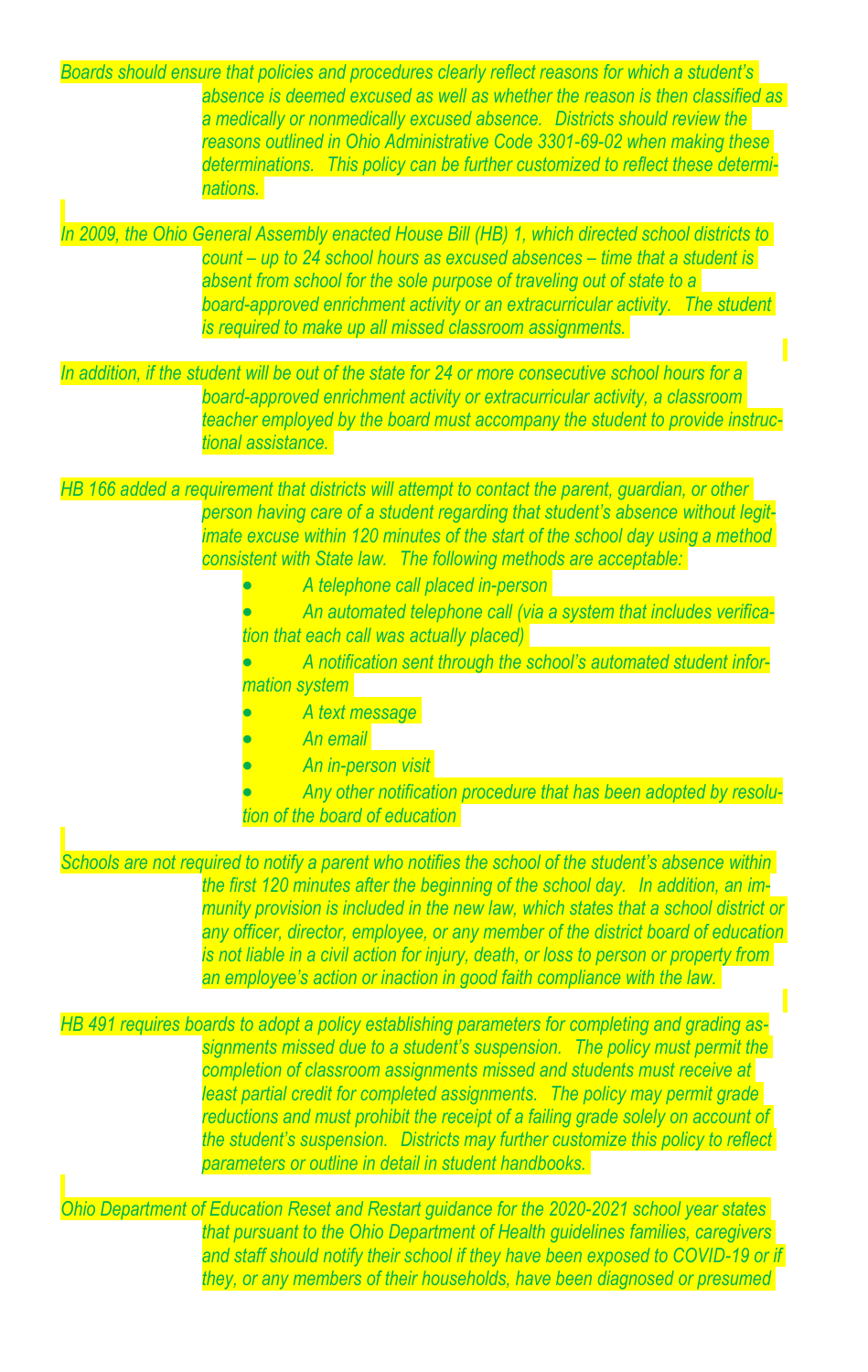*to have COVID-19. They should also notify the school if they are quarantined due to known exposure to someone diagnosed or presumed to have COVID-19. The recommended quarantine period is 14 days.*

*The guidance acknowledges the likelihood of increased absences due to illness or quarantine and recommends revising school policies so as to not penalize staff or students for COVID-19 related absences.*

*In all cases Districts should communicate what documentation is required for student absences based on the reason for the absence. At minimum, this should be communicated through student handbooks. (i.e., Doctor's documentation, court documents, verification of college visits)*

# **TRUANCY**

The Board endeavors to reduce truancy through cooperation with parents, diligence in investigating the causes of absence and use of strict guidelines in regard to tardiness and unexcused absence.

When the Board determines that a student has been truant and that the parent, guardian or other person having care of a child has failed to ensure the child's attendance at school, State law authorizes the Board to require the parent to attend a specified educational program.

This program has been established according to the rules adopted by the State Board of Education for the purpose of encouraging parental involvement in compelling the child's attendance at school.

On the request of the Superintendent, or when it comes to the attention of the school attendance officer or other appropriate officer of the District, the designated officer must investigate any case of supposed truancy within the District and must warn the child, if found truant, and the child's parent in writing of the legal consequences of being a "habitual" truant.

A "habitual truant" is any child of compulsory school age who is absent without a legitimate excuse for 30 or more consecutive hours, 42 or more hours in one month or 72 or more hours in a school year.

The parent is required to have the child attend school immediately after notification. If the parent fails to get the child to attend school, the attendance officer or other appropriate officer, if directed by the Superintendent or the Board, must send notice requiring the child's parent to attend a parental education program.

Regarding "habitual truants," the Board must take as an intervention strategy any appropriate action contained in Board policy.

The Board directs the administration to develop intervention strategies that include all of the following actions if applicable:

- 1. providing a truancy intervention plan meeting State law requirements for any student who is excessively absent from school;
- 2. providing counseling for a habitual truant;
- 3. requesting or requiring a parent having control of a habitual truant to attend parental involvement programs;
- 4. requesting or requiring a parent of a habitual truant to attend truancy prevention mediation programs;
- 5. notification to the registrar of motor vehicles or
- 6. taking appropriate legal action.

The attendance officer provides notice to the parent of a student who is absent without excuse for 38 or more hours in one school month or 65 or more hours in a school year within seven days after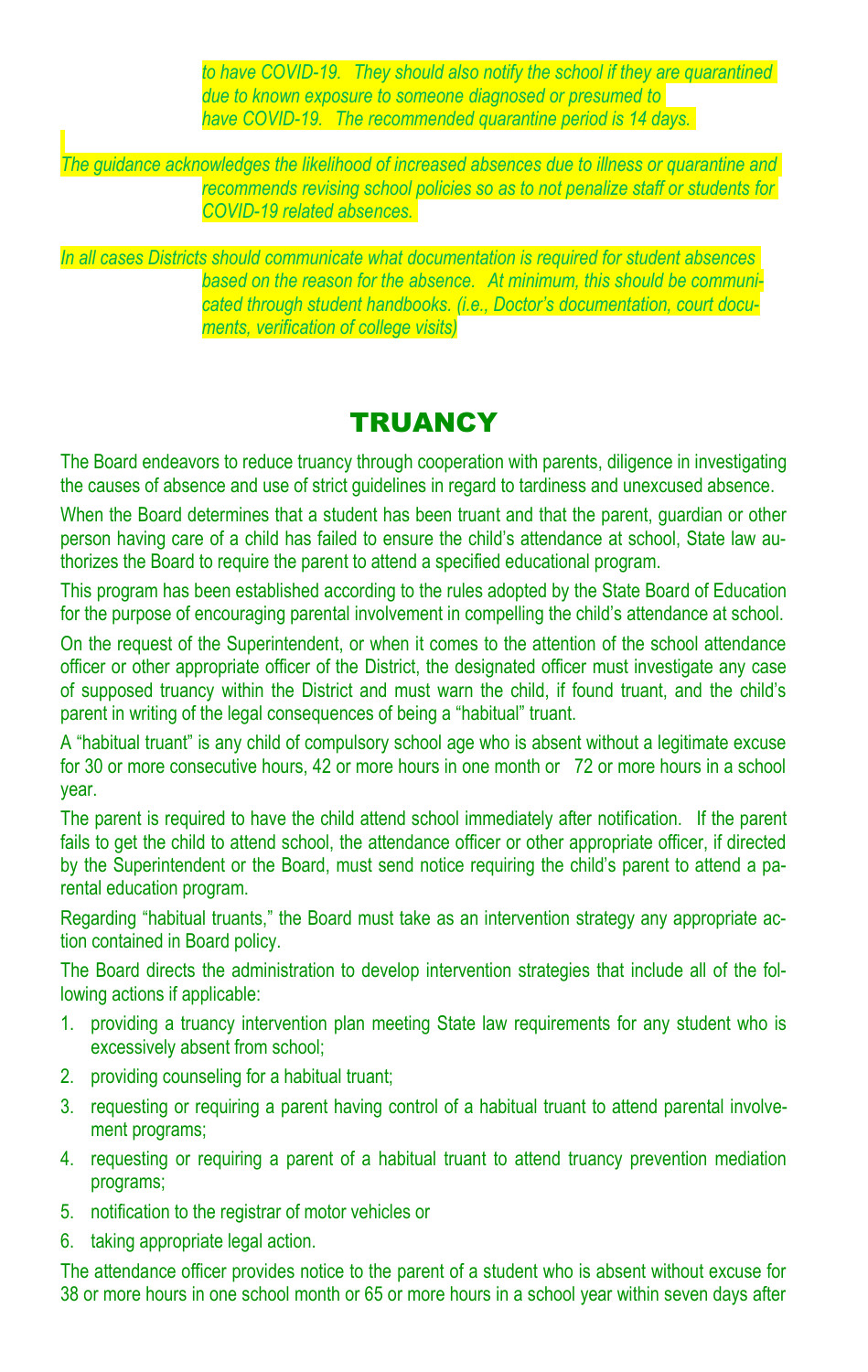the date of the absence triggering the notice. At the time of notice, the District may take any appropriate action as outlined in this policy as an intervention strategy.

#### **Absence Intervention Plan**

Beginning with the 2017-2018 school year, when a student's absences surpass the threshold for a habitual truant, the principal or the Superintendent assigns the student to an absence intervention team within 10 days of the triggering event. The absence intervention team must be must be developed within seven school days of the triggering event and is based on the needs of the individual student. The team must include a representative from the student's school or District, a representative from the student's school or District who knows the student and the student's parent or their designee, and also may include a school psychologist, counselor, social worker or representative of an agency designed to assist students and their families in reducing absences. During the seven days while developing the team, the Superintendent or principal makes at least three meaningful, good faith attempts to secure participation of the student's parent. If the student's parent is unresponsive the District investigates whether the failure to respond triggers mandatory reporting to the appropriate children's services agency and instructs the absence team to develop the intervention plan without the parent.

Within 14 school days after a student is assigned to a team, the team develops a student specific intervention plan to work to reduce or eliminate further absences. The plan includes, at minimum a statement the District will file a complaint in juvenile court not later than 61 days after the date the plan is implemented if the student refuses to participate or fails to make satisfactory progress. The District makes reasonable efforts to provide the student's parent with written notice of the plan within seven days of development.

The absence intervention plan for a student may include contacting the juvenile court to have a student informally enrolled in an alternative to adjudication. The Board directs the Superintendent to develop written procedures regarding the use of and selection process for offering these alternatives to ensure fairness.

If the student becomes habitually truant within 21 school days prior to the last day of instruction of a school year, the District may either assign a school official to work with the student's parent to develop an intervention plan during the summer and implement the plan no later than seven days prior to the first day of instruction of the next school year, or reconvene the absence intervention process on the first day of instruction of the next school year.

## **Filing a Complaint with Juvenile Court**

Beginning with the 2017-2018 school year, the attendance officer must file a complaint against the student in juvenile court on the 61st day after implementation of the absence intervention plan when:

- 1. the student's absences have surpassed the threshold for a habitual truant;
- 2. the District has made meaningful attempts to re-engage the student through the absence intervention plan, other intervention strategies and any offered alternatives to adjudication and
- 3. the student has refused to participate in or failed to make satisfactory progress on the plan or any offered intervention strategies or alternatives to adjudication as determined by the absence intervention team.

If the 61st day after intervention falls on a day during the summer months, the District may extend the implementation of the plan and delay the filing of the complaint for an additional 30 days after the first day of instruction of the next school year.

Unless the absence intervention team determines the student has made substantial progress on their absence intervention plan, the attendance officer must file a complaint against the student in juvenile court if the student is absent without legitimate excuse for 30 or more consecutive hours or 42 or more hours during a school month at any time during the implementation phase of the intervention plan or other intervention strategy.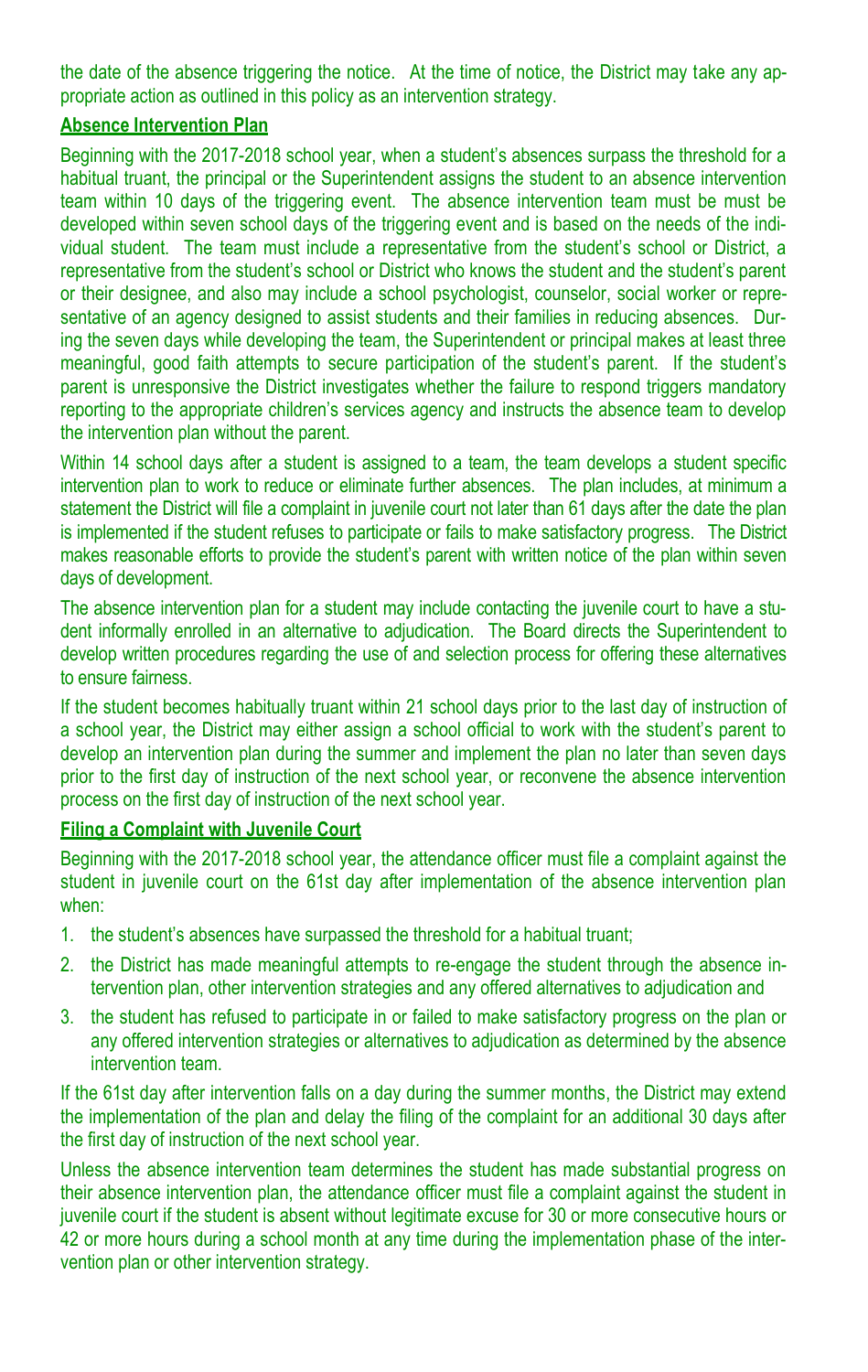## **SOCIAL PROBATION POLICY**

Every student has an absolute "Right to a Free and Appropriate Education," and upon graduating from high school the goal is for all students to be workplace and/or college ready. Students also have "Privileges" which include participating/competing in extra-curricular activities, interscholastic sports and other privileges which include participating in clubs and/or all social activities such as attending any school dance, sporting event, school play. It also includes participation in special events such as evening academic awards assemblies or graduation. It is important to differentiate between the two when defining Social Probation.

Students may be placed on Social Probation for attendance (habitual truant), failing grades, or violations of the Student Code of Conduct. Social Probation is a "Denial to Participate" (NOT a suspension) in activities that are considered privileges and do not interfere with educational "Rights" of the student's education. It is simply a philosophy of requiring students to take care of business before pleasure; and for many students, it is that opportunity of participating in "privileges" that motivates them to do their best in the classroom. Social probation is designed to keep academics the most important focus while attending school and can also serve as a very important motivator.

Social probation is a denial to participate in the following activities:

- All interscholastic sports activities including practices, team meetings, and attendance or participating in any contests.
- All clubs during or after school hours (including student council)
- Attending any after school events, sports contests, all dances, club activities, and academic awards programs including graduation.

# **ACADEMIC PROBATION POLICY**

Academic Probation is designed for students to get back on track with their studies after having failed at least one of their core courses. *A student on Academic Probation will also be on*  **Social Probation until all credits are made up.** Students are required to meet twice per month with an adult mentor on staff (if no choice is made, a counselor, intervention specialist, or administrator will be assigned) and are required to submit a credit recovery plan to their guidance counselor.

#### **MAKE-UP TESTS**

Students who are absent only the day before a previously announced test will be expected to take the test upon their return (the day for which it was scheduled). Students who are absent only on a test day will be expected to take the test or an alternate test on the day they return. Students who are absent for a consecutive number of days, including a test day, will be expected to make up tests within the number of school days equal to their absence.

Makeup tests will be scheduled by teachers according to the time they have available to effectively supervise the students, help them with questions if necessary, and protect the security/integrity of the test.

If a student is present the day an assignment is given or a test/quiz is scheduled, the completed assignment is due and/or the text/quiz is to be taken the day the student returns. This can be at the teacher's discretion depending on the number of days missed.

# **ATTENDANCE REQUIREMENTS FOR SCHOOL SPONSORED EVENTS**

Any student who wishes to participate in or attend any school sponsored event after school hours must be present no less than five (5) class periods. This includes rehearsals, practices, plays, concerts, athletic events, and all dances including Homecoming, Coronation and the Prom. This also pertains to an absence on a Friday and a school event held during the weekend.

Any student who has a detention with a teacher or an office detention scheduled for a particular day is not permitted to ignore the detention in order to participate in a school sponsored event on that day. This includes rehearsals, plays, practice, concerts, or athletic events. The student must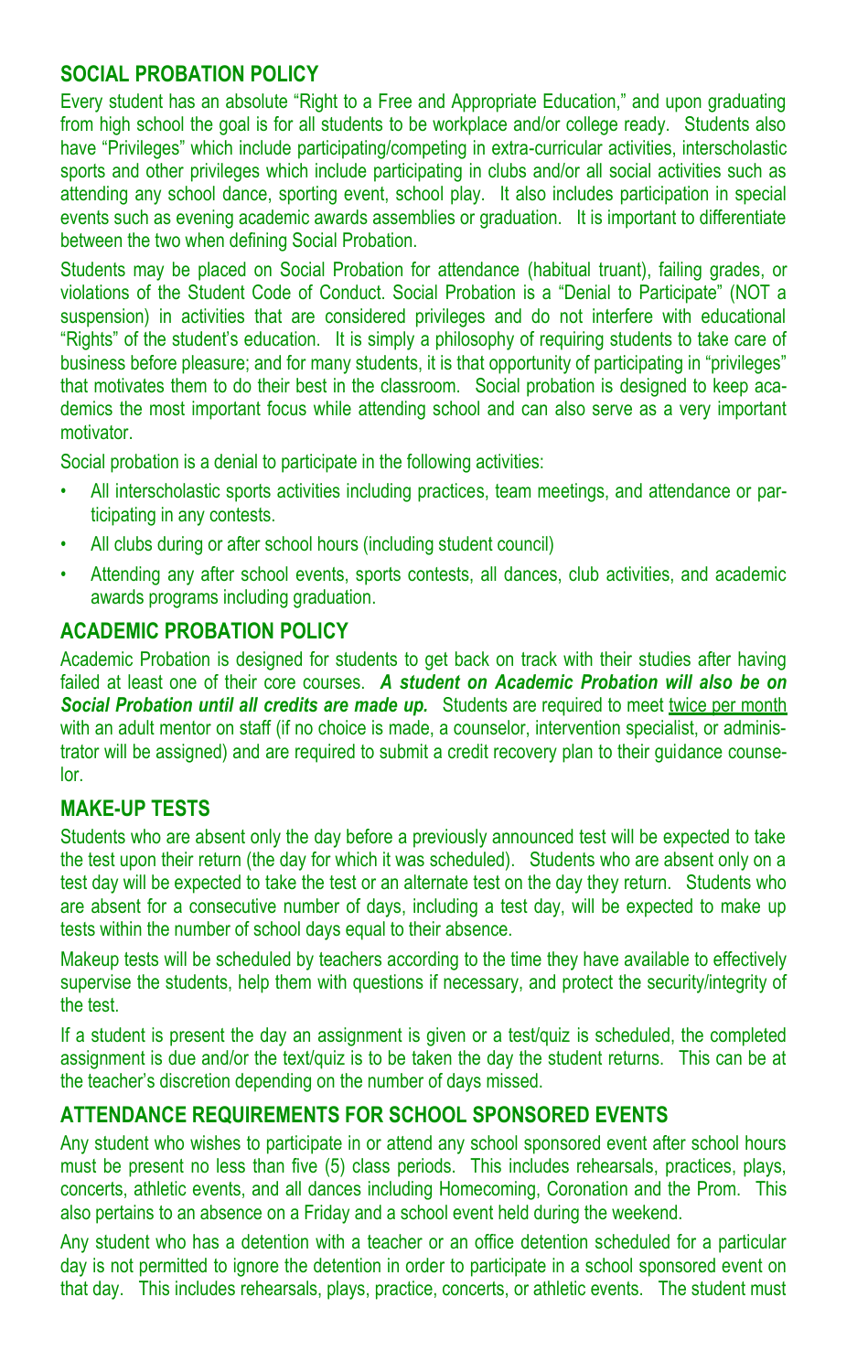first serve the detention or Tuesday School before participating in the event.

Additionally, any student found to be in violation of the SLSD Drug and Alcohol Policy will be placed on Social Probation for a period of forty-five (45) school days.

# **COLLEGE OR MILITARY VISITATION DAYS**

Students will be allowed to take approved college or military enlistment days during their junior or senior year. The days must be approved in advance by completing the College Day/ Military Day form and pending guidance counselor and administrative approval.

# **LEAVING SCHOOL EARLY**

A student who must be excused for a doctor's appointment or for any other legitimate reason should obtain an Excuse to Leave the Building Slip from the attendance office by bringing a note or appointment card with the doctor's phone number from his/her parents prior to the doctor's appointment. It is a very serious offense for students to leave the school premises without permission of the attendance office before 2:50 p.m. and such offense is subject to disciplinary action. The attendance office will call the parents of students who wish to go home because of illness. Students are not to call or sign out without official school permission.

Students signing out to go to a doctor or dentist must have verification from the doctor or dentist upon returning to school. If proof the appointment is not received, the absence will be unexcused and the student will receive proper disciplinary action.

When the time has arrived for a student to leave school, the student must report to the office to give the attendance secretary his/her Excuse to Leave the Building Slip. The student must then sign the Sign Out Sheet located in the attendance office. Only the legitimate reasons listed in the previous "Excused Absences" section will be accepted as reasons for early dismissal.

# POSITIVE BEHAVIORAL INTERVENTIONS & SUPPORTS (PBIS)

Over the last several school years, hundreds of students were surveyed about their opinions regarding our secondary school's behavioral climate. It was clear from their responses that nearly all students want our school to be a safer, cleaner, more positive place to learn. In order to make these improvements, our staff worked countless hours to develop a School-Wide System of Positive Behavioral Interventions & Supports. The goal of this system is to set up a school environment where it is easier to live up to these positive expectations. The next few pages describe these expectations, as well as ways that students will be encouraged to reach them.

*\*\**All students shall demonstrate a personal commitment to *T*rust, *R*espect, *O*wnership, and *L*eadership.

*T -* Trust *R -* Respect *O -* Ownership *L -* Leadership

Students will be encouraged to follow these school-wide expectations through three avenues:

- 1) Direct instruction by all staff members
- 2) Signs posted throughout the building as reminders
- 3) Incentive plan that recognizes those students for demonstrating the expected positive behaviors. The incentive plan will include verbal and written recognition by teachers and other staff members as well as drawings for special rewards and privileges available in a student-developed menu of prizes.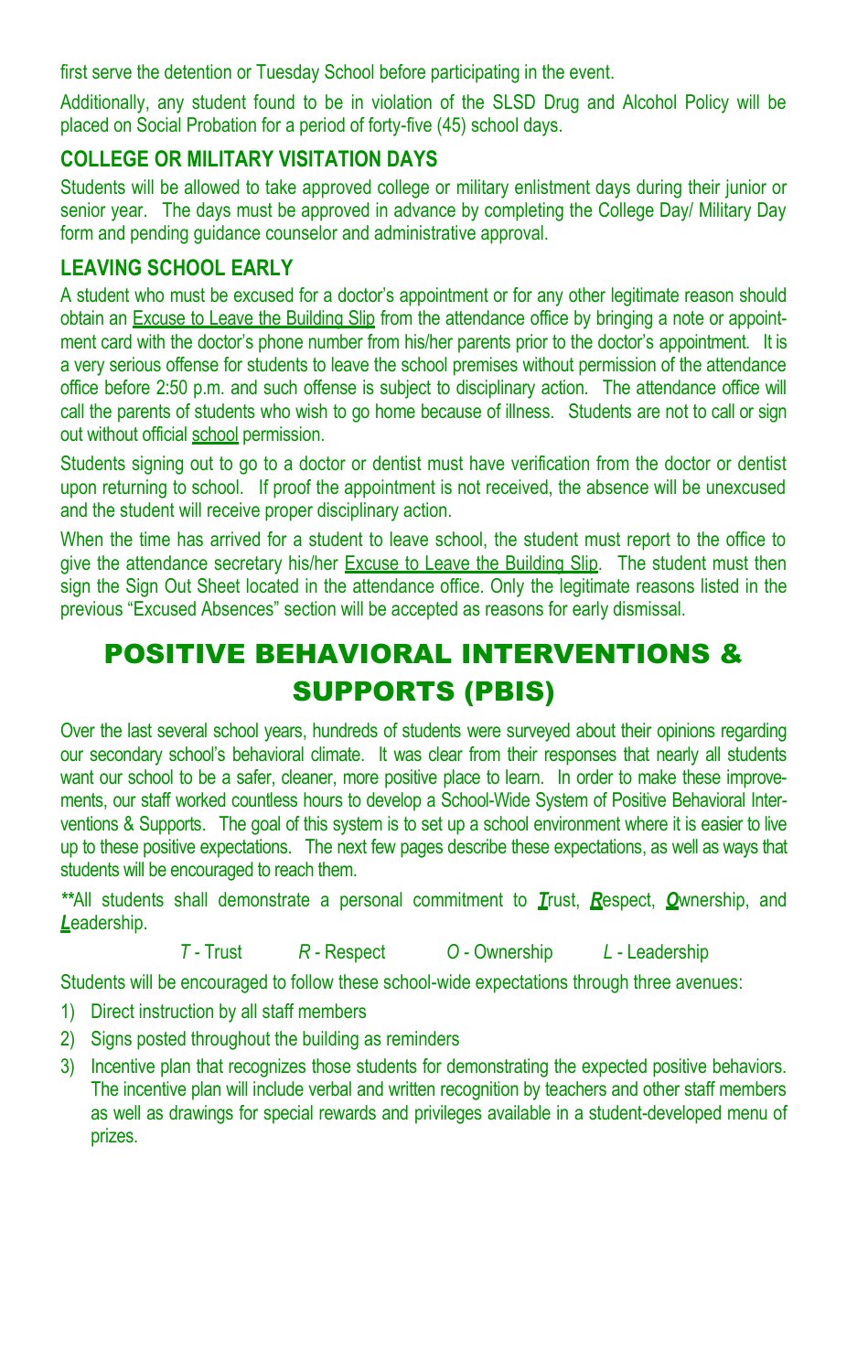| <b>Classroom:</b><br>*Be in your seat and prepared to learn when the<br>bell rings<br>*Stay on task<br>*Use your original ideas                                                | Restrooms:<br>*Keep restrooms clean / free of graffiti<br>*Keep yourself / environment clean<br>*Respect one another's privacy<br>*Use restrooms outside of class time |
|--------------------------------------------------------------------------------------------------------------------------------------------------------------------------------|------------------------------------------------------------------------------------------------------------------------------------------------------------------------|
| Hallways:<br>*Walk with a purpose<br>*Keep environment clean<br>*Speak appropriately<br>*Be timely                                                                             | <b>Commons:</b><br>*Always use appropriate language / volume<br>*Keep environment clean<br>*Always be polite                                                           |
| Gymnasium:<br>*Show good sportsmanship<br>*Pay attention to speakers<br>*File in, find your section, and keep aisles clear<br>*Be an active participant                        | Auditorium:<br>*Keep feet on the floor<br>*Keep food / drinks in bistro areas<br>*Pay attention and respond appropriately                                              |
| Bus:<br>*Be safe and follow directions<br>*Be polite<br>*Always use appropriate language / volume                                                                              | Parking Lot:<br>*Be courteous to other drivers / pedestrians<br>*Drive safely<br>*Keep area drug, tobacco, and alcohol free<br>*Obey speed limits at all times         |
| <b>Front Entrance:</b><br>*Keep entrance / walkways clear and clean<br>*Always use appropriate language and volume<br>*Maintain appropriate distance between you and<br>others |                                                                                                                                                                        |

# TARGET BEHAVIORAL EXPECTATIONS:

**When falling out of TROL character, the following levels of consequences will be offered:** 

# **LEVEL 1 BEHAVIORAL CONSEQUENCES: (TEACHER-HANDLED)**

Students who engage in Level 1 behaviors will be asked to identify inappropriate behavior and describe the appropriate replacement behavior. Students may receive a mild consequence delivered by the teacher or staff member designed to discourage the inappropriate behavior from occurring in the future. Consequences for Level 1 behaviors may include but are not limited to:

| Verbal correction | Loss of privileges    |
|-------------------|-----------------------|
| Time Out of Class | Detention             |
| Apology           | <b>Parent Contact</b> |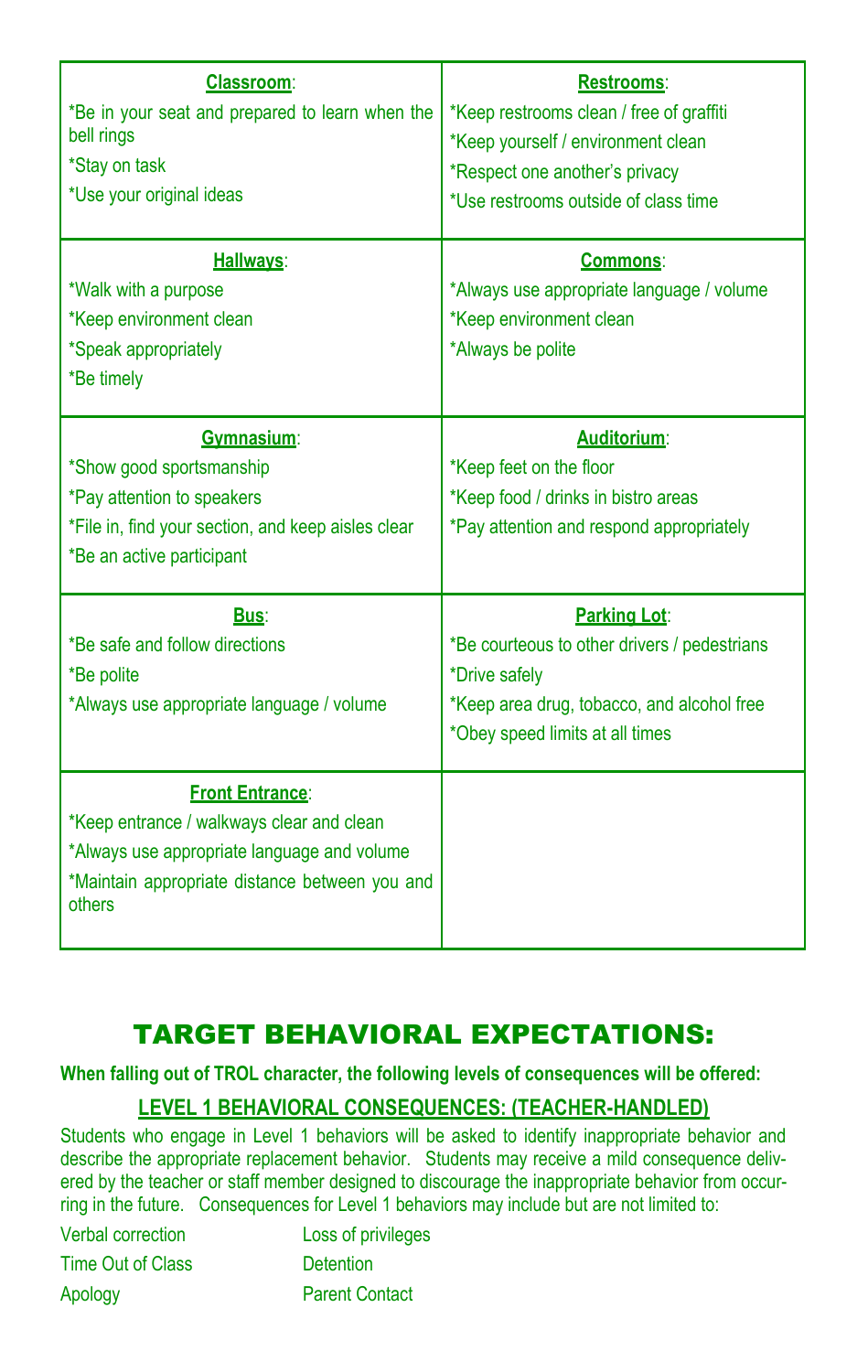| <b>Behavior</b><br>Level | <b>Minor Behavior Problem</b>           | Definition                                                                                                                                          |
|--------------------------|-----------------------------------------|-----------------------------------------------------------------------------------------------------------------------------------------------------|
| Level 1                  | Inappropriate Language                  | Student engages in low intensity or non-directed<br>instance of inappropriate language                                                              |
| I evel 1                 | Physical contact/physical<br>aggression | Student engages in non-serious, but inappropriate<br>physical contact.                                                                              |
| I evel 1                 | Defiance/disrespect/<br>non-compliance  | Student engages in brief or low-intensity failure to<br>respond to adult requests.                                                                  |
| I evel 1                 | <b>Disruption</b>                       | Student engages in low-intensity but inappropriate<br>disruption.                                                                                   |
| I evel 1                 | Dress code violation                    | Student wears clothing that is near, but not within, the<br>dress code guidelines defined by the school/district                                    |
| I evel 1                 | Property misuse                         | Student engages in low-intensity misuse of property                                                                                                 |
| Level 1                  | <b>Technology Violation</b>             | Student engages in non-serious but inappropriate<br>(as defined by school) use of cell phone, pager,<br>music/video players, camera, and /computer. |
| I evel 1                 | <b>Tardy</b>                            | Student arrives at class after the bell (or signal that<br>class has started.)                                                                      |
| Level 1                  | Other                                   | Student engages in any other minor problem behav-<br>iors that do not fall within the above categories                                              |

# **LEVEL II BEHAVIORAL CONSEQUENCES: (TEACHER-HANDLED)**

Students who engage in Level II behaviors will be asked to identify inappropriate behavior and describe the appropriate replacement behavior. The incident will be documented using a form which will be signed by the teacher and student. Consequences for Level II behaviors may include but are not limited to:

| Verbal correction     | Time out of class        | <b>Parent Contact</b>                                                                           |
|-----------------------|--------------------------|-------------------------------------------------------------------------------------------------|
| Loss of privilege (s) | Apology                  | Tuesday School (s)                                                                              |
| Detention (s)         | <b>Behavior Contract</b> |                                                                                                 |
|                       |                          | **Repeated violations will be dealt with on a more severe level for each additional occurrence. |
|                       |                          |                                                                                                 |

|         | Behavior   Major/Minor Problem Behavior   Definition |  |
|---------|------------------------------------------------------|--|
| I Level |                                                      |  |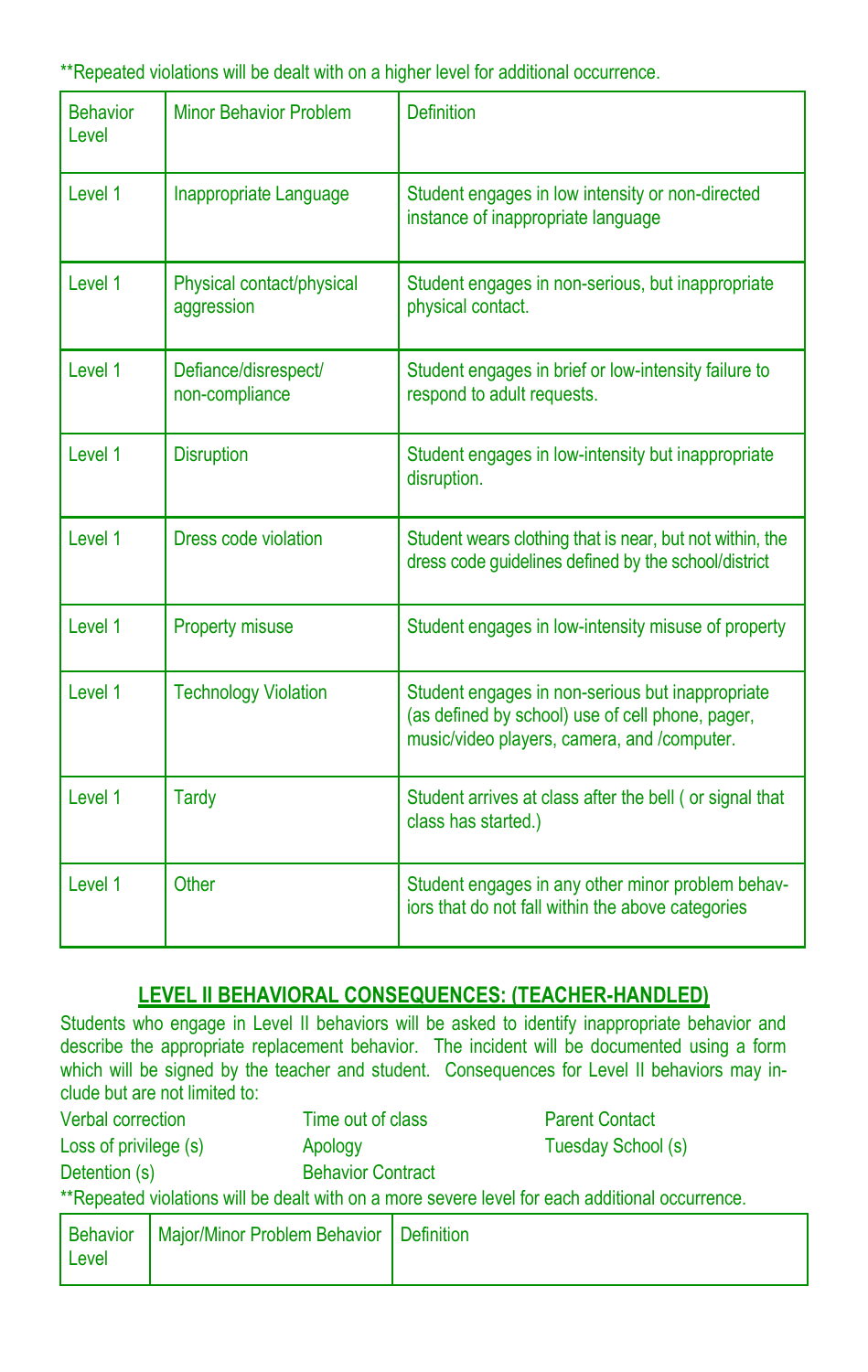| Level <sub>2</sub> | Abusive Language/<br>inappropriate language profanity      | Verbal messages that include swearing, name calling<br>or use of words in an inappropriate way.                                                                                                                                                                                                                                                                                                                           |
|--------------------|------------------------------------------------------------|---------------------------------------------------------------------------------------------------------------------------------------------------------------------------------------------------------------------------------------------------------------------------------------------------------------------------------------------------------------------------------------------------------------------------|
| Level 2            | Defiance/ disrespect/ insubor-<br>dination/ non-compliance | Refusal to follow directions, talking back and/or so-<br>cially rude interactions.                                                                                                                                                                                                                                                                                                                                        |
| Level 2            | <b>Disruption</b>                                          | Behavior causing an interruption in a class or activity.<br>Disruption includes sustained loud talk, yelling, or<br>screaming; noise with materials; horseplay or rough-<br>housing; and/or sustained out-of-seat behavior.                                                                                                                                                                                               |
| Level 2            | Dress code violation                                       | Student wears clothing that does not fit within the<br>dress code guidelines practiced by the school/district.                                                                                                                                                                                                                                                                                                            |
| Level <sub>2</sub> | <b>Physical Aggression</b>                                 | Actions involving physical contact where injury may occur<br>(e.g. touching, kicking, hair pulling, scratching, etc.).                                                                                                                                                                                                                                                                                                    |
| Level 2            | Harassment/Bullying<br><b>Cyber - Bullying</b>             | Student delivers disrespectful messages (verbal,<br>gesture, electronic) to another person that includes<br>threats and intimidation, obscene gestures, pictures,<br>or written notes etc.<br>Disrespectful messages include negative comments<br>based on race, religion, gender, age, and/or national<br>origin; sustained or intense verbal attacks based on<br>ethnic origin, disabilities or other personal matters. |
| Level <sub>2</sub> | Inappropriate display of affec-<br>tion                    | Student engages in inappropriate (as defined by<br>school) verbal and/or physical gestures/ contact, of a<br>sexual nature to another student/adult, either con-<br>sensual or non-consensual                                                                                                                                                                                                                             |
| Level <sub>2</sub> | Inappropriate location/out of<br>bounds area               | Student is in an area that is outside of school bounda-<br>ries (as defined by school)                                                                                                                                                                                                                                                                                                                                    |
| Level <sub>2</sub> | Lying/cheating                                             | Student delivers message that is untrue and/or delib-<br>erately violates rules.                                                                                                                                                                                                                                                                                                                                          |
| Level <sub>2</sub> | Other behavior                                             | Problem behavior causing this referral is not listed<br>above. Staff using this area will specify the problem<br>behavior observed                                                                                                                                                                                                                                                                                        |
| Level <sub>2</sub> | Skip class/ truancy                                        | Student leaves class/ school without permission or<br>stays out of class/ school without permission                                                                                                                                                                                                                                                                                                                       |
| Level <sub>2</sub> | <b>Technology violation</b>                                | Student engages in inappropriate (as defined by<br>school) use of cell phone, pager, music/video players,<br>camera, and/or computers                                                                                                                                                                                                                                                                                     |
| Level <sub>2</sub> | <b>Tardy</b>                                               | Student is late (as defined by the school) to class or<br>the start up of the school day (and Tardy is not con-<br>sidered a minor problem behavior in the school.)                                                                                                                                                                                                                                                       |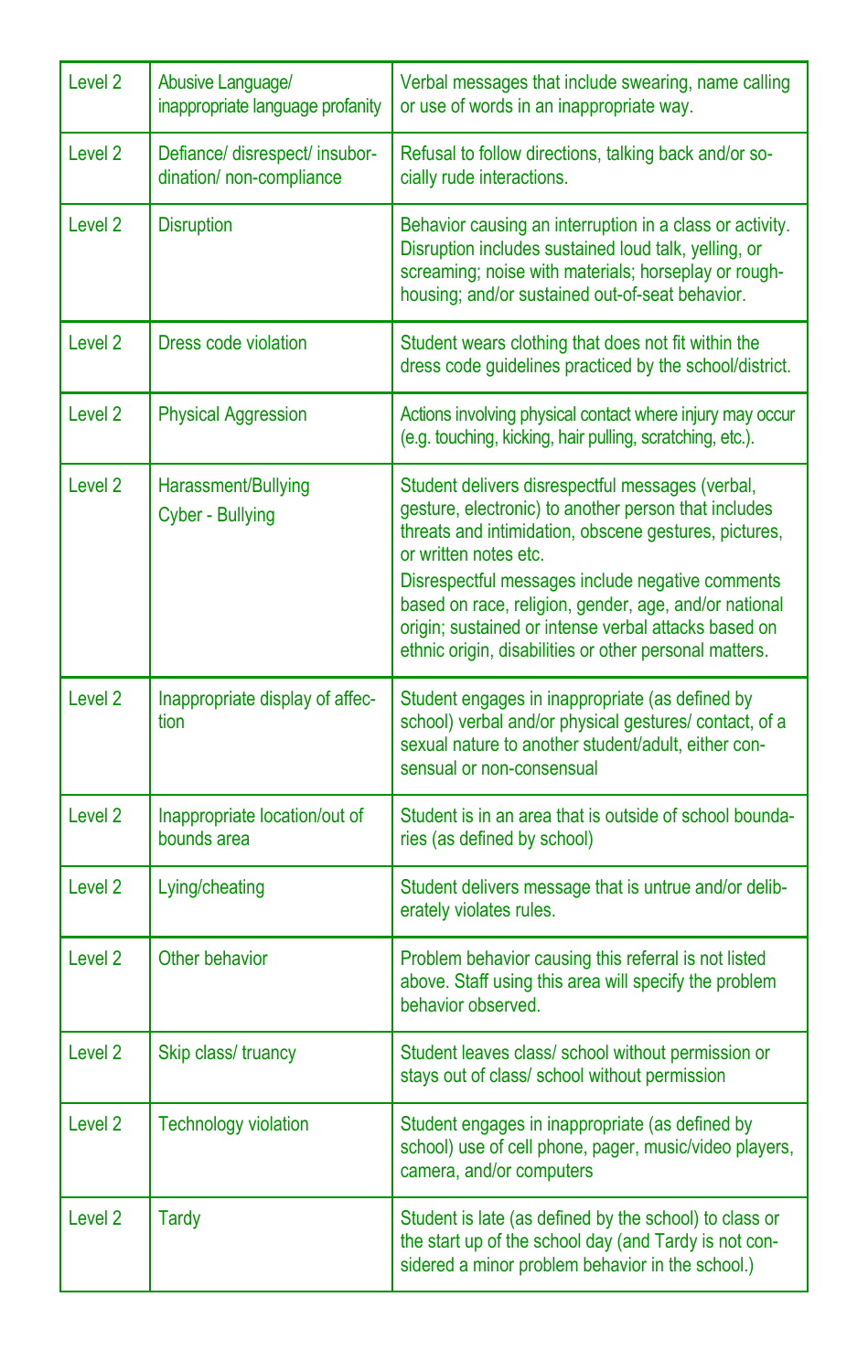# **LEVEL III BEHAVIORAL CONSEQUENCES: (ADMINISTRATOR-HANDLED)**

Students who engage in Level III behaviors will be referred to the principal for immediate corrective action. After consulting with the parents and appropriate school personnel, the principal will issue appropriate consequences and facilitate corrective action designed to help the student improve his/her behavior.

| Loss of privilege (s) | Apology / Parent Contact   | Parent escort at school/event (s) |
|-----------------------|----------------------------|-----------------------------------|
| Detention (s)         | <b>Behavior Contract</b>   | Behavior counseling               |
| Tuesday School (s)    | ASA (In School Suspension) | Suspension from school            |

**Restitution** 

\*\*Repeated violations will be dealt with on a more severe level for each additional occurrence.

| <b>Behavior</b><br>Level | Major Problem Behavior                                      | <b>Definition</b>                                                                                                                                                                                                           |
|--------------------------|-------------------------------------------------------------|-----------------------------------------------------------------------------------------------------------------------------------------------------------------------------------------------------------------------------|
| Level 3                  | Abusive/ Inappropriate<br>Language or /Profanity            | Verbal messages that include swearing, name calling or use<br>of words in an inappropriate way.                                                                                                                             |
| Level 3                  | Use/Possession of<br>Alcohol                                | Student is in possession of or is using alcohol.                                                                                                                                                                            |
| Level 3                  | Arson                                                       | Student plans and/or participates in malicious burning of<br>property.                                                                                                                                                      |
| Level 3                  | <b>Bomb Threat/False</b><br>Alarm                           | Student delivers a message of possible explosive materials<br>being on-campus, near campus and/or pending explosion.                                                                                                        |
| Level 3                  | Use possession of<br>Combustibles                           | Student is in possession of substances/objects readily capa-<br>ble of causing bodily harm and/or property damage (match-<br>es, lighters, firecrackers, gasoline, and lighter fluid.)                                      |
| Level 3                  | Defiance/ disrespect/<br>insubordination/<br>non-compliance | Refusal to follow directions, "high intensity" - talking back<br>and/or socially rude interactions.                                                                                                                         |
| Level 3                  | <b>Disruption of School</b>                                 | Behavior causing an interruption in a class or activity. Dis-<br>ruption includes sustained loud talk, yelling, or screaming;<br>noise with materials; horseplay or roughhousing; and/or<br>sustained out-of-seat behavior. |
| Level 3                  | Fighting/ Physical Ag-<br>gression                          | Actions involving serious physical contact where injury may<br>occur (e.g., hitting punching, hitting with an object, kicking,<br>hair pulling, scratching, etc.).                                                          |
| Level 3                  | Forgery/Theft                                               | Student is in possession of, having passed on, or being<br>responsible for removing someone else's property or has<br>signed a person's name without that person's permission.                                              |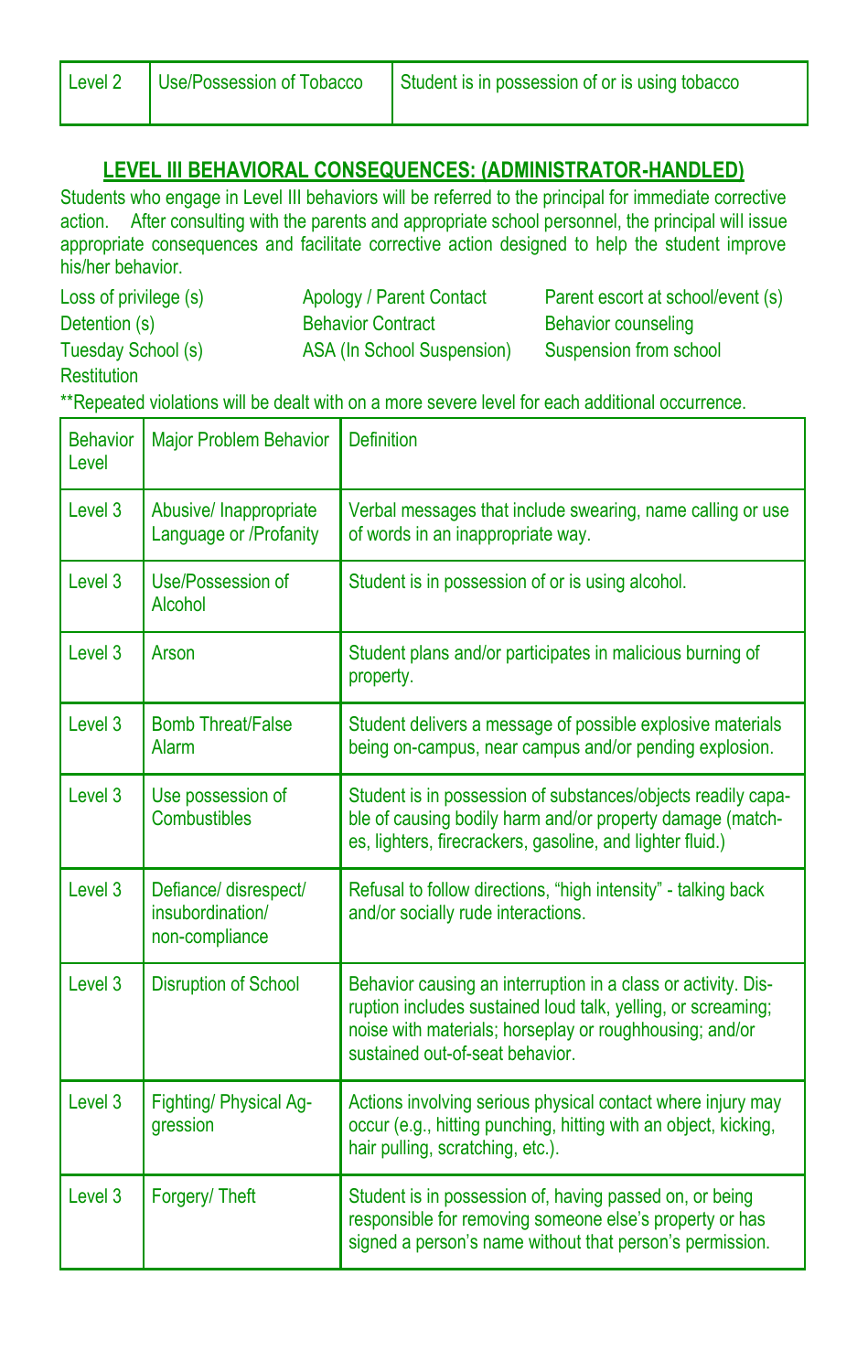| Level 3 | Harassment                                                       | Disrespectful messages include negative comments based<br>on race, religion, gender, age, and/or national origin; sus-<br>tained or intense verbal attacks based on ethnic origin, disa-<br>bilities or other personal matters. |
|---------|------------------------------------------------------------------|---------------------------------------------------------------------------------------------------------------------------------------------------------------------------------------------------------------------------------|
| Level 3 | Other behavior                                                   | Problem behavior causing this referral is not listed above. Staff<br>using this area will specify the problem behavior observed.                                                                                                |
| Level 3 | <b>Property Dam-</b><br>age/Vandalism                            | Student participates in an activity that results in destruction<br>of disfigurement of property                                                                                                                                 |
| level 3 | Use and or possession<br>of alcohol / drugs / par-<br>aphernalia | Student is in possession of or is using illegal<br>drugs/substances or alcohol - including like substances as<br>well as drug / alcohol related paraphernalia.                                                                  |
| level 3 | Use/Possession of<br>Weapons                                     | Student is in possession of knives or guns (real or look alike),<br>or other objects readily capable of causing bodily harm                                                                                                     |

# DISCIPLINE

We believe that by the time a young person reaches high school age, very little imposed discipline should be necessary. If students want to be successful in their high school career and avoid disciplinary situations, there is one simple rule to follow: Be where you are supposed to be, when you are supposed to be there, doing what you are supposed to be doing.

Under no circumstances is it the desire of the school to deprive a student of his/her right to an education; however, the school administration and faculty expect that all students have an equal and unobstructed right to an education at Wm. Henry Harrison High School. It is for these reasons that the few policies on student responsibilities and conduct will be firmly enforced.

Young adults are expected to understand the difference between right and wrong and to accept responsibility for their actions. Students who choose to break the rules or make poor choices should expect to be held accountable.

# **STUDENT CONDUCT CODE**

This code of regulations is adopted by the Board of Education of the Southwest Local School District pursuant to 3313.66, Ohio Revised Code and Section 5116.1-6.1 of the Southwest Local School District Board Policy Manual.

# **CODE OF RULES FOR CONDUCT OF PUPILS**

Any pupil engaging in the types of conduct either specifically or generally like the kinds of conduct listed below, on school premises, while in control or custody of the school district regardless of whether on or off school premises, or at a school related activity regardless of location, may be subject to disciplinary action including emergency removal, alternate school assignment, shadow suspension, community service suspension, reverse suspension, social probation, out of school suspension, reassignment to an on-line educational program, or expulsion. Students may also be subject to the loss of their Ohio Driver's License, truancy charges, and/or charged with violating Ohio School law, pursuant to 3313.66, Ohio Revised Code.

- 1. Emergency Removal student is released to the custody of the parent for the remainder of the day
- 2. Alternate School Assignment in-school suspension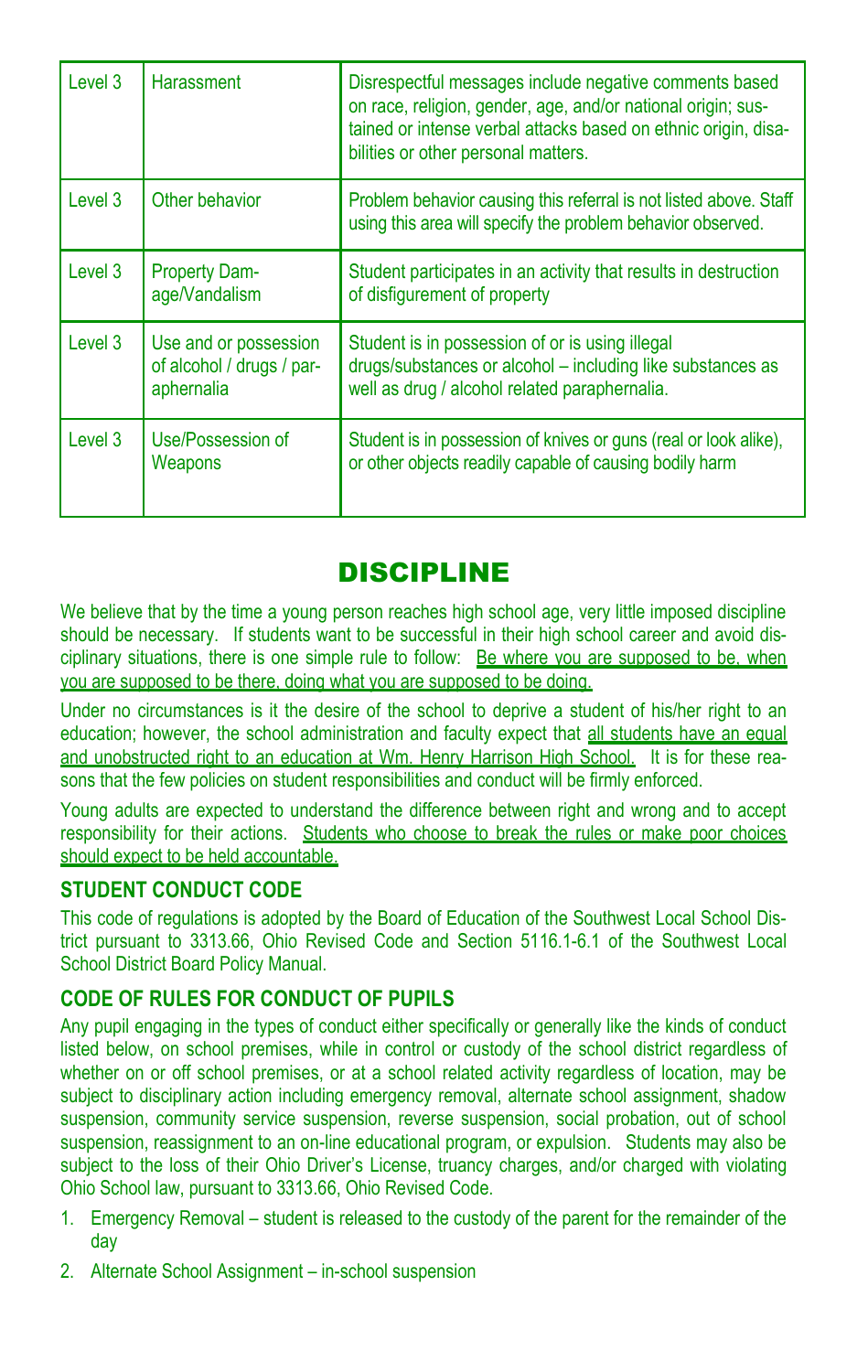- 3. Shadow Suspension a parent or grandparent spends the day shadowing the student in all classes
- 4. Community Service Suspension student agrees to afterschool or non-school hours of community service
- 5. Reverse Suspension suspension dates are scheduled during student vacation dates
- 6. Social Probation denial to participate in all after school privileges i.e. clubs, sports, dances, or as a spectators
- 7. Out of School Suspension removal from school for up to ten days by an administrator
- 8. Loss of Ohio Driver's License as per the OBMV guidelines
- 9. Truancy Charges filed in juvenile court for poor or non-attendance
- 10. Violation of the Ohio Revised Code Harrison Mayor Court or Hamilton County Juvenile Court
- 11. Reassignment to an On-line Educational Program (inside or outside the district)
- 12. Expulsion removal from the school by the superintendent

# **SUSPENSION/MAKE-UP WORK POLICY**

Any time a student is suspended out of school, he/she is **required to make up work for full credit**. This includes assignments, tests, projects, speeches, etc. It is the **student's** responsibility to contact all of his/her teachers by email, or by requesting work from the guidance office secretary by email or phone, and to gather all assignments and appropriate materials. All completed work is due within three days after the student returns from the suspension. An exception to this policy is made for students who are suspended for ten (10) days with a recommendation for expulsion. Because of the seriousness of the offense, students who are expelled may or may not be given the opportunity to receive credit.

# **TYPES OF CONDUCT PROHIBITED BY REGULATIONS**

#### **Rule A. Advertisement**

- 1. Distribution of pamphlets, leaflets, buttons, insignia, etc., without permission of school administration. Permission for the distribution of such materials shall be granted unless:
	- a. They are of the nature described under Obscenity, #3;
	- b. The time, place or manner of distribution would substantially interfere with the work of the school operation or infringe upon the rights of other students.
- 2. Placing signs and slogans on school property without permission of the school administration.
- 3. Sales or soliciting on school property without permission of school authorities.

# **Rule B. Attendance**

- 1. Truancy to school or class
- 2. Tardiness (excessive or unexcused).
- 3. Leaving the school building during school hours without permission of the proper school authority.
- 4. Missing, skipping, or "cutting" of classes.

# **Rule C. Civil/Criminal**

1. Commission of any crime on school premises or at a school activity in violation of the Ohio Criminal Code or the Ohio Juvenile Code or the Ohio Traffic Code.

# **Rule D. Documents**

- 1. Forgery on or of school related documents.
- 2. Falsifying or providing misleading information given to school authorities.

#### **Rule E. Dress**

1. Failure to abide by reasonable dress and appearance codes set by the administration or the Board of Education.

#### **Rule F. Educational Process**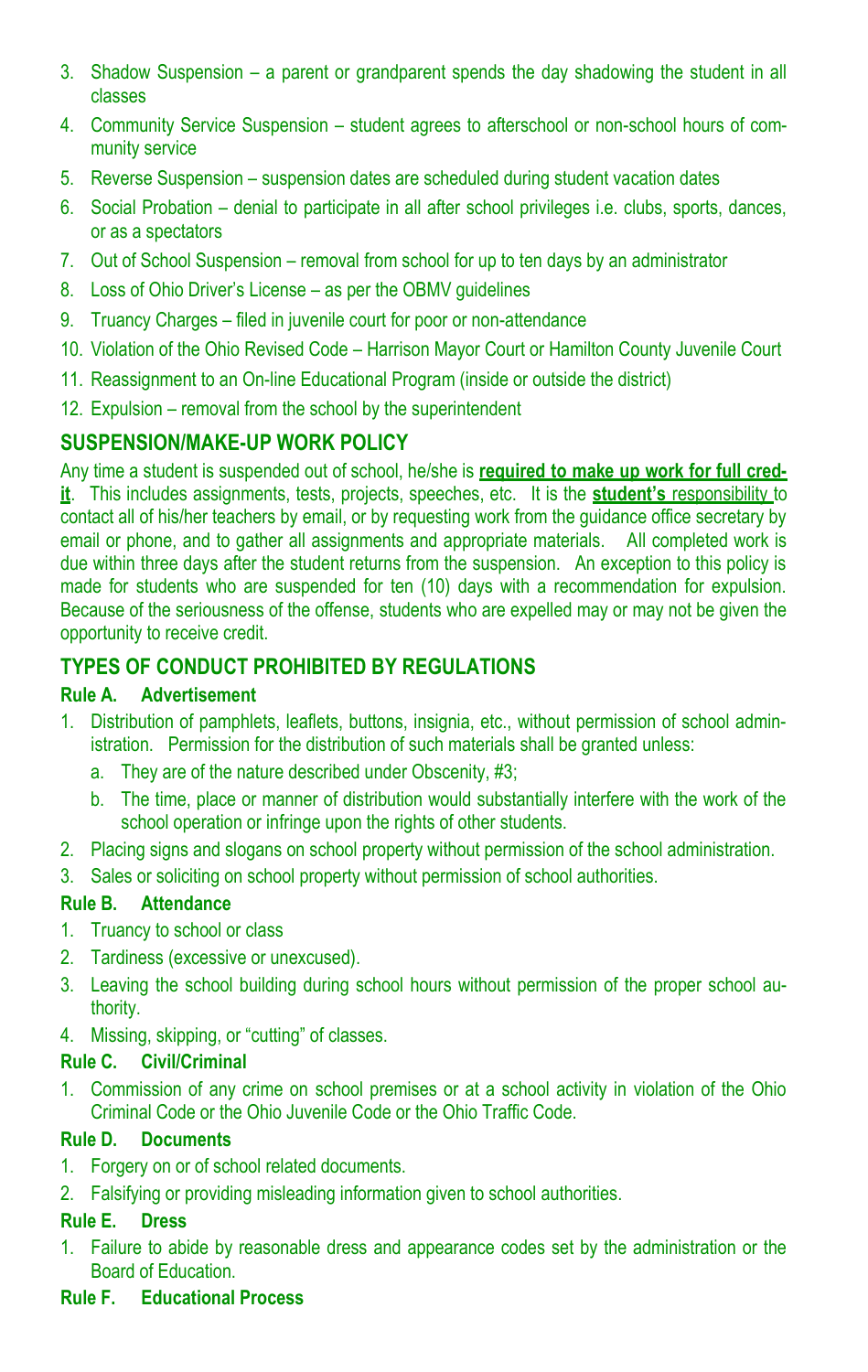- 1. Any disruption or interference with school activities.
- 2. Chronic misbehavior which disrupts or interferes with any school activity.
- 3. Demonstrations by individuals or groups causing disruption to the school program.
- 4. Any other activity which a pupil knows or should know will disrupt the academic process of a curricular or extra-curricular activity.

#### **Rule G. Health**

1. Presence on school property with a communicable disease.

## **Rule H. Homework**

1. Cheating or plagiarizing.

## **Rule I. Obscenity**

- 1. Use of indecent, abusive, or obscene language in oral, written, or symbolic form.
- 2. Engaging in sexual acts, indecent exposure.
- 3. Publication, distribution, or possession of obscene, pornographic, or libelous materials.

### **Rule J. Physical**

- 1. Assault, verbal abuse, or threat of physical harm to a school employee, student, other person.
- 2. Fighting.
- 3. Possession or use of dangerous weapons, instruments, fireworks, or firearms.

### **Rule K. Property**

- 1. Arson, or attempted arson, or setting unauthorized fires.
- 2. Turning in false fire, tornado, bomb, or disaster alarms.
- 3. Damage or destruction (actual or attempted) of school property.
- 4. Damage or destruction (actual or attempted) of private property.
- 5. Theft or possession of stolen goods.
- 6. Use of nuisance items during the instructional day, while participating in school-sponsored activities or while utilizing school transportation. Radios, personal stereos, skates, skateboards, playing cards, video game devices, and laser lights, are considered nuisance items. Hats, headbands, and visors are considered items of unnecessary dress and are not permitted.
- 7. Possession of matches or lighters or other similar devices.
- 8. Cell phones and MP3 players are not to be used during the instructional day. **Students, who choose to bring these items to school, bring them at their own risk. The staff and administration will NOT be responsible for investigating alleged theft of these items.**
- 9. Violation of SLSD Internet/Acceptable Use Policy using a school issued device and/or a personal device.
- 10. Violation of the 1:1 Device Usage Agreement.

#### **Rule L. Pupil Personnel**

- 1. Hazing/bullying, cyber-bullying and/or intimidation activities of any kind.
- 2. Extortion.
- 3. Gambling.
- 4. Aiding another person to violate school regulations.
- 5. Public displays of affection between pupils—Public displays of affection between pupils are discouraged and prohibited as being inappropriate for a school setting. Pupils may hold hands, but embracing and kissing are strictly forbidden.
- 6. Harassment, bullying, intimidation, vandalism, physical, or verbal abuse or other disruptive behavior toward other students.

#### **Rule M. Staff**

1. Disregard of directions or commands by school authorities, including school administration, teachers, non-certified staff.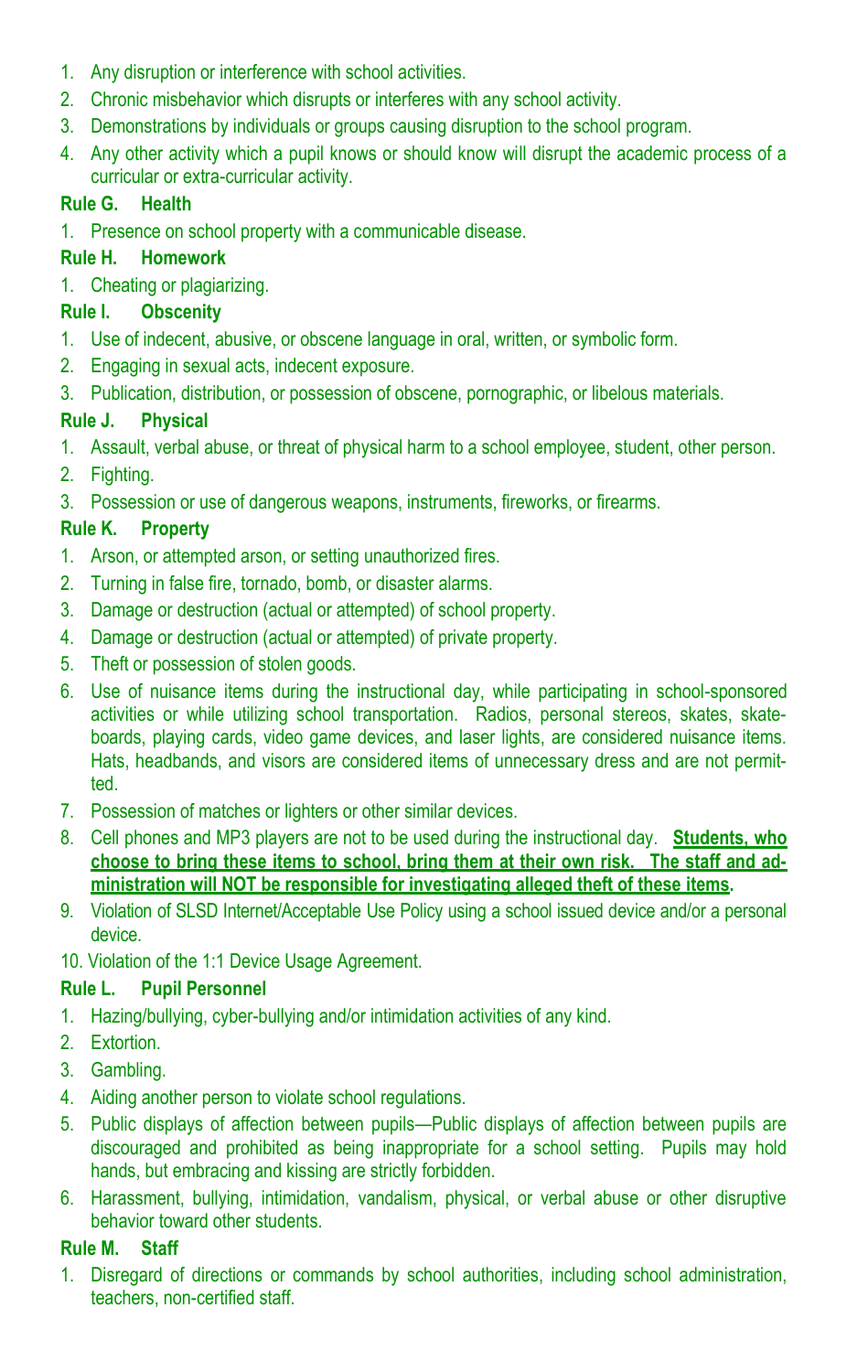- 2. Disrespect towards school personnel.
- 3. Refusing to comply with minor punishment such as detention, writing assignments, etc., or repeated offenses of school regulations.
- 4. Harassment, vandalism, physical or verbal abuse, or other disruptive behavior toward school personnel during school or non-school time.

#### **Rule N. Substances**

- 1. Possession, distribution, or use of narcotics, alcoholic beverages, dangerous drugs, illegal drugs, inhalants, mind-altering substances, non-controlled drugs or drug paraphernalia or any other like-substances. This includes look-alike substitutes, and/or placebos carrying an implied or explicit representation as a drug.
- 2. Smoking, use or possession of any substance containing tobacco and/or nicotine, including, but not limited to cigarettes, cigars, "dip", snuff, and chewing tobacco, or use in any other form. This includes look-alike substances, and/or placebos carrying an implied or explicit representation of a tobacco or nicotine product.
- 3. Being under the influence of any alcoholic beverage or intoxicant of any kind.

#### **Rule O. Transportation**

- 1. Failure to obey school driving and parking regulations.
- 2. Any type of prohibited activity listed herein taking place on a school bus shall be reason for removal, suspension, or expulsion.
- 3. Failure to park in assigned parking areas.

#### **Rule P. Trespass**

1. Presence in areas during school hours or outside school hours, where a student has no legitimate business.

#### **Rule Q. Gangs**

1. Engaging in any act or acts by individuals or groups which may threaten the safety or well-being of persons, affect the attendance of another student or disrupt the school environment.

#### Board Policy 5115.5 Revised: 11/19/92; 9/15/94; 11/17/94; 8/19/99

Note: The Ohio Revised Code defines driving to school as a privilege and not a right for students. Students who abuse driving privileges or who accumulate excessive absences or tardies to school may lose their driving privileges and may have their driver's license revoked by the Ohio Bureau of Motor Vehicles.

# **OTHER REGULATIONS TARDINESS AND ABSENCES POLICY**

#### **Early is On Time**

#### **On Time is Late**

#### **Late is Disrespectful**

#### **to your classmates and your teachers…**

#### **When you fail to arrive early you are taking valuable teaching and learning time away from classmates and from your teachers. If school starts at 8:00, please plan on arriving prior to 7:45AM!**

#### **Your classmates and your teachers thank you for being responsible**

#### **and respectful of the education process for all!**

# **HIGH SCHOOL DRUG AND ALCOHOL DISCIPLINE POLICY**

The Southwest Local School District Board of Education recognizes that the use of illicit drugs and the unlawful possession and use of alcohol is wrong and harmful.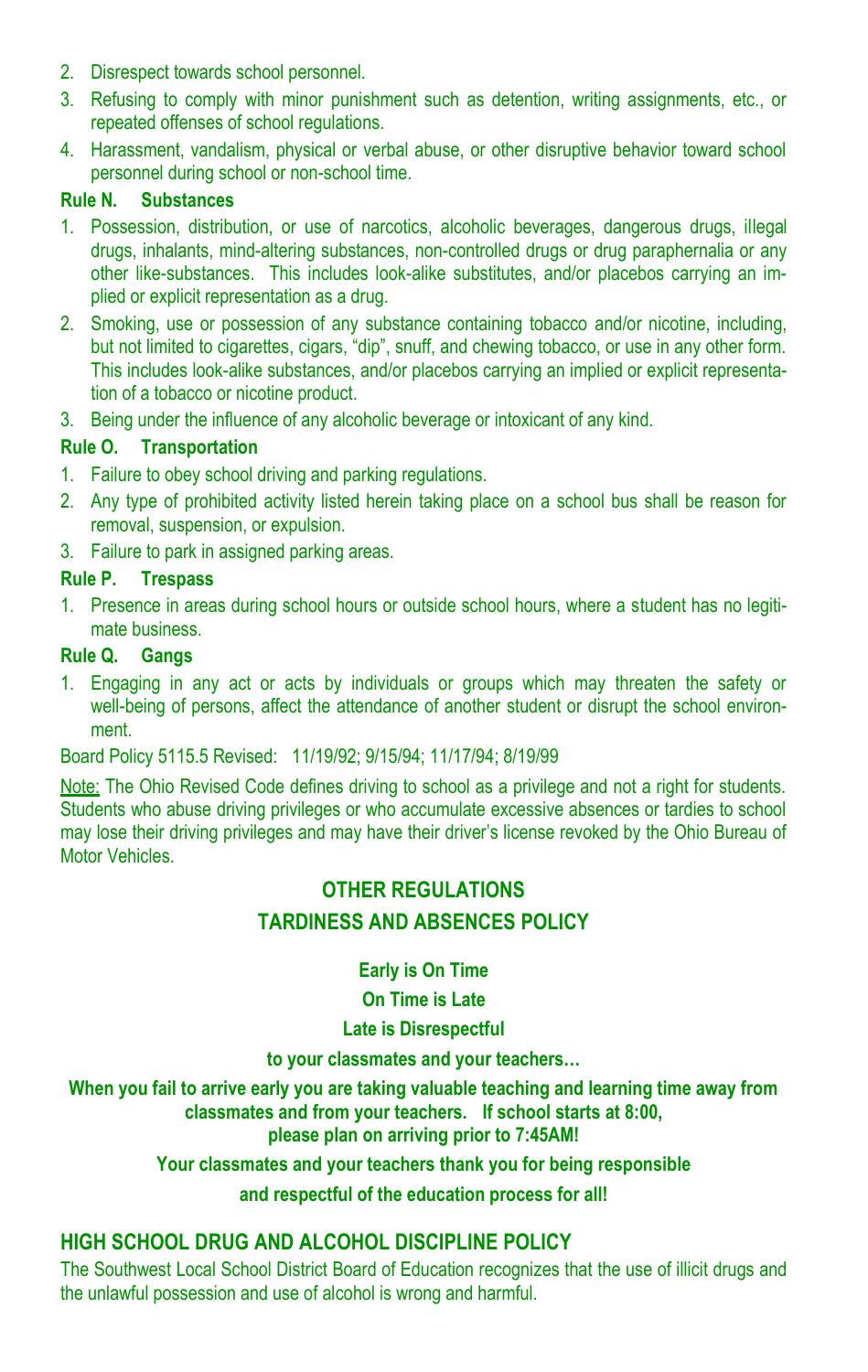At the beginning of each school year, each student and his/her parent/guardian will be given a copy of the code of conduct and a statement of disciplinary sanctions that are required. The information that appears in the Student Handbook/Agenda will also be posted on the district webpage and in the high school commons. These standards notify parents, guardians, and students that compliance with these standards of conduct is mandatory.

Any student found in possession of or under the influence of drugs and/or alcohol at school, at a school sponsored event, or on Board operated transportation vehicle will be immediately suspended from school for 5 days and recommended for expulsion. The student will placed on social probation for a period of forty-five (45) days.

Students who are first time offenders and who appeal their expulsion recommendation must bring the results of an assessment from a Southwest Local School District approved drug and alcohol specialist/agency/facility. This documentation and the student's and parent's plan to prevent future problems will be reviewed by the Superintendent or his designee and a determination will be made as to whether the student should be allowed back to school after completion of his/her suspension. Any student who does not completely comply with the recommendations of the drug and alcohol assessment will be expelled from school for the duration of his/her expulsion recommendation.

All "sellers/distributors" and drug or alcohol "repeat-offenders" will be recommended for expulsion. The assessment option will not be available to "sellers/distributors" or "repeat offenders."

All drug "seller/distributors" and/or students who are in possession of illegal drugs will be reported to a local law enforcement agency. The Southwest Local Schools recognize the importance of guidance activities which provide support to students who are experiencing problems either directly or indirectly due to alcohol and other drug use. Therefore, programs such as "peer counselor," individual guidance support groups, and mentorship programs will be utilized as means of providing support and guidance to students within the school environment.

#### **DRESS AND APPEARANCE**

Students are expected to use good judgment concerning dress and grooming. Students are required to wear clothes appropriate in the school setting. Appropriate clothing may include personal protective equipment or any other piece of clothing deemed necessary for health/safety reasons and/or required by the State of Ohio, Department of Health, and/or the SLSD Board of Education. Dress and grooming standards require neatness and cleanliness; sloppiness and immodesty will not be permitted.

In a society of many diverse students, there is a need for guidelines for student dress. These guidelines will provide the student body with the parameters of acceptable dress in our schools. Students and staff alike support consistency in the enforcement of the dress code beginning daily during first period. Listed below are the guidelines for the Southwest Local School District:

- 1. The building administration will determine the appropriateness of any and all dress. The decision of the administration is final.
- 2. Shorts are permitted, however, they may be no higher than mid-thigh. The same length applies to skirts. Cut-offs including jeans or sweatpants are not considered acceptable for the instructional day.
- 3. Clothing with reference (including dual meanings) to alcohol, drugs, tobacco, profanity and/or sex or violence is not permitted.
- 4. The following items are not permitted, tank tops (full shoulders must be covered at all times), see-through shirts, tops that show bare midriffs, halters, backless blouses, or off-the-shoulder tops.
- 5. Dress and grooming which present a safety hazard or create a health problem to the student or to other students is not permitted.
- 6. Dress and grooming which are revealing and/or indecent are not permitted. Undergarments are not to be visible at any time. Pants/jeans/shorts must be worn with the beltline at the top of the hips.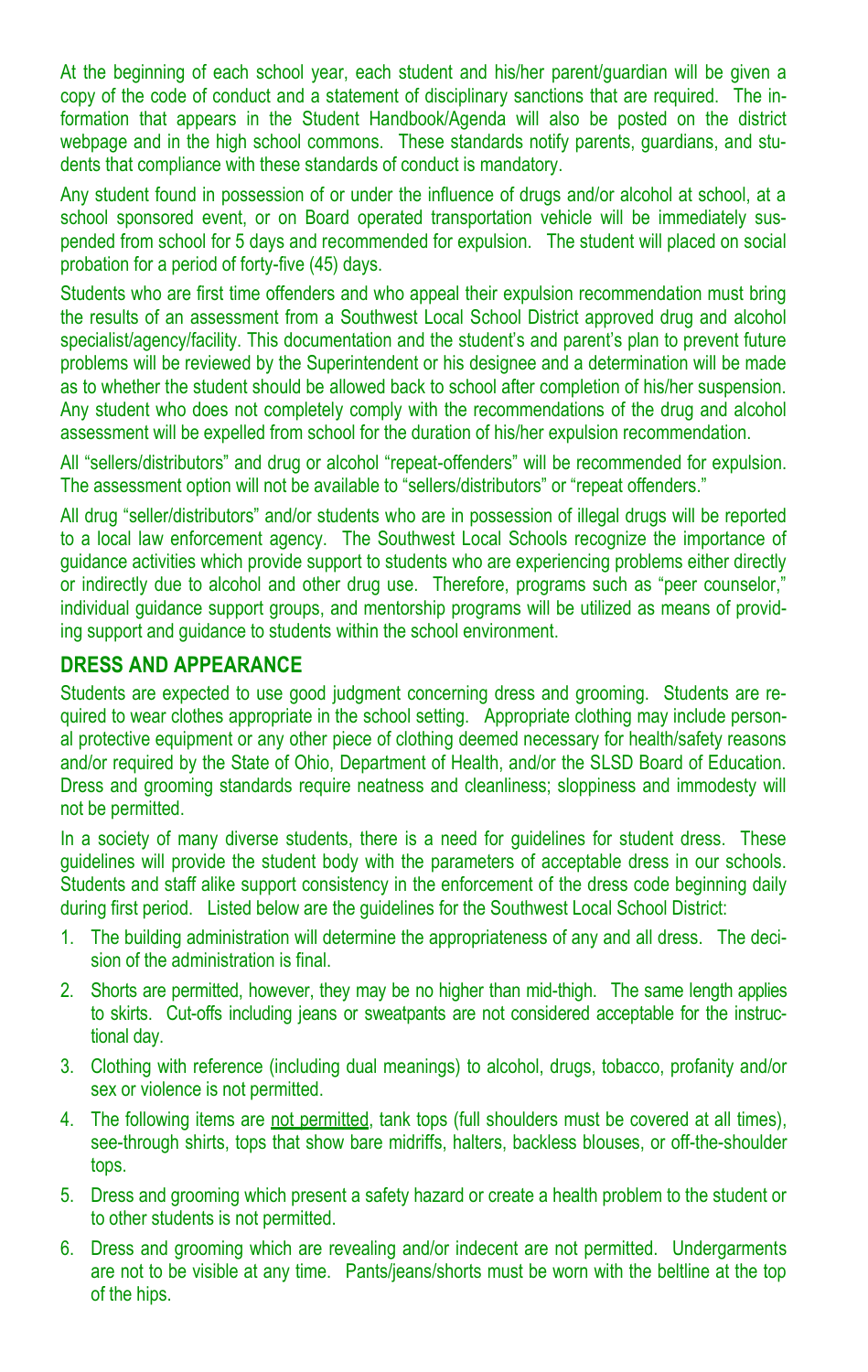- 7. Shoes or acceptable footwear must be worn at all times. Flip-flops are not considered acceptable footwear for safety reasons.
- 8. Clothing associated with sleepwear (pajamas, slippers, robes, etc.) is not permitted to be worn during instructional time.
- 9. Hats, hoods, headbands, visors, bandanas, and scarves are not permitted to be worn during school hours. Scarves may be worn around the neck, but not on top of the head.
- 10. Facial piercings are limited to one piercing located in the nose, tongue, or lower lip in addition to piercing in the ears. All facial piercings are limited to small studs or retainers and not rings.
- 11. Torn or ripped clothing is not appropriate dress during the instructional day.
- 12. Students are not permitted to wear jackets when entering the food service area of the kitchen. Sweatshirts or sweaters are permitted as long as the sleeves are rolled up past the mid-arm between the wrist and the elbows.

In judgmental situations it should be emphasized that the building administrator will have the final determination of the appropriateness of dress.

### **HALL PASSES**

Students are never to be in the hall during class time without authorization from a teacher or administrator. The school-provided planner has hall passes in the back. The school planner is the only acceptable hall pass. **Students should not be in the hall the first or last ten minutes of any class.**

# **STUDENTS IN THE BUILDING**

No student is to remain in the building after school hours without teacher supervision. **Students who are not involved in supervised after-school activity shall be required to be in the high school supervised commons area or must leave both the high school and the activity center by 3:15 p.m.**

#### **STUDENTS OUT OF THE BUILDING**

Students should not be outside the building between or during class for any reason without proper permission. Students must receive permission and a pass from their teacher first and then from the office before exiting the building (this includes requests to go to the student parking lot or the Junior School).

## **HALL DECORATIONS**

Students should not hang decorations, signs, or displays of any type in the halls of classrooms without first obtaining permission from the teacher or a school administrator. Hall decorations must be school appropriate. Signs, posters, etc. must be removed as soon as the advertised event is over.

# **POLICY ON LOCKER/DESK SEARCHES**

Pursuant to Section 3313.20(C), Revised Code, the Board of Education has adopted a policy permitting the administrators of this school to:

- 1. Search any pupil's locker/desk and the contents thereof if the administrator has reasonable suspicion that the locker/desk or its contents contain evidence of a pupil's violation of a criminal statute or of a school rule.
- 2. Declare that locker/desks are the property of the Board of Education and these lockers/desks and the contents thereof are subject to search at any time if there is a reasonable suspicion that any locker/desk or its contents contains evidence of a violation of a criminal statute or a school rule.
- 3. Search at any time the locker/desk and the contents thereof of any pupil if an emergency situation exists or appears to exist that immediately threatens the health or safety of any person, or threatens to damage or destroy any property under the control of the Board, and if a search of locker/desks and the contents thereof is reasonably necessary to avert the threat or apparent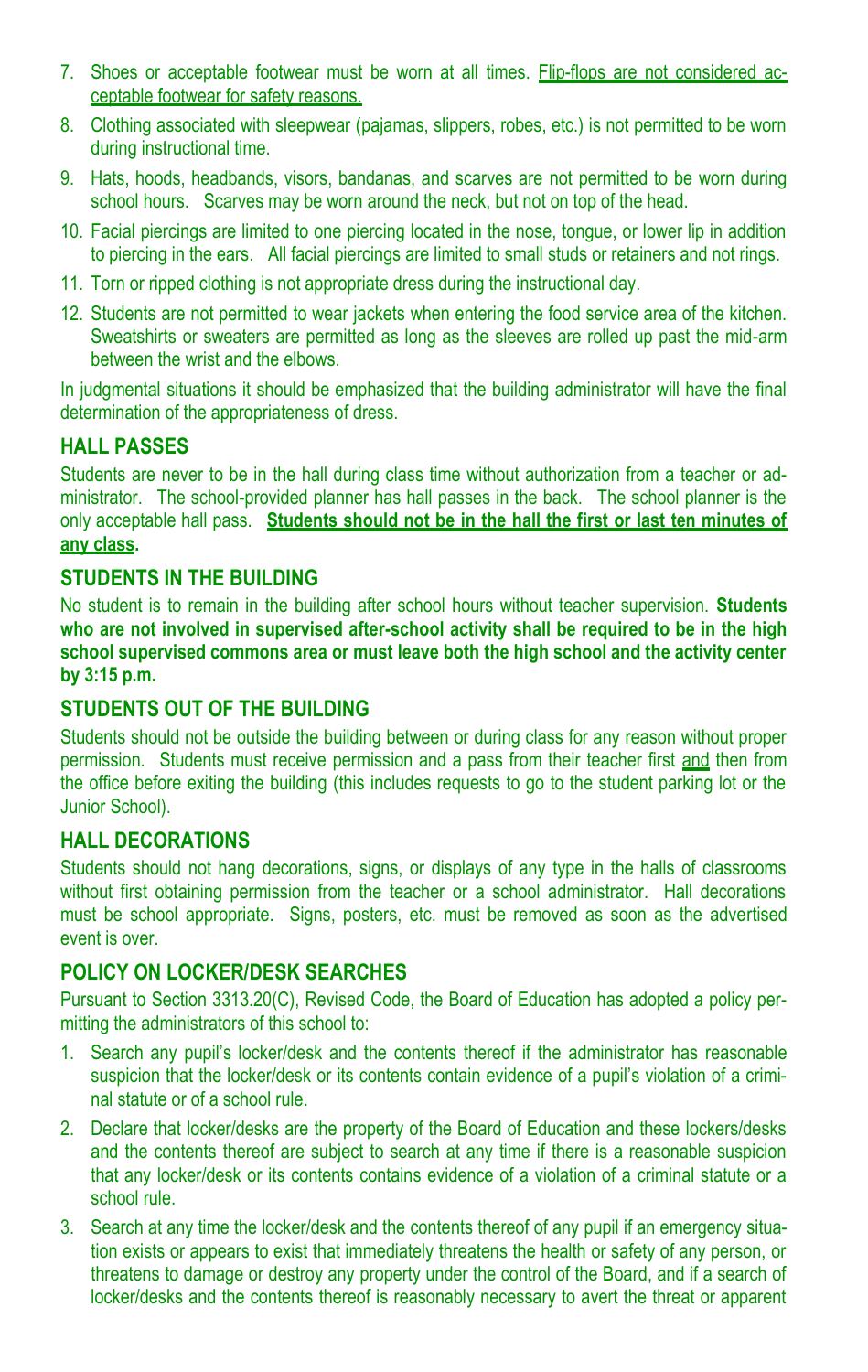threat.

4. Students in the original high school building will be required to purchase and use school sold and approved hand held locks on their lockers. Locks that have not been sold and approved by the building administration will be removed without compensation. Students must purchase hand held locks from the office prior to the start of the school year or during the year as needed. Locks purchased by the student become the property of the student and can be used for all four years.

# **RIGHT TO APPEAL**

A pupil or his/her parent, guardian, custodian, or representative may appeal a suspension upon receipt of notice of suspension. The appeal shall be made to the district appeals officer by calling 513-367-4139.

# **DETENTION AND TUESDAY SCHOOL REGULATIONS**

- 1. Detentions will be served Monday through Friday.
- 2. **AM Detention** begins at **7:00 a.m.** and ends at **7:45 a.m. PM Detention** begins at **3:00 p.m.** and ends at **3:45 p.m.**
- 3. **Tuesday School** begins at **3:00 p.m.** and ends at **4:45 p.m.**
- 4. Detentions can only be rescheduled at the telephone or written request of a parent. To request rescheduling, parents should contact an administrator. Students will not be permitted to reschedule a detention or Tuesday School.
- 5. Assigned students must report to detention at the scheduled time or forfeit detention time.
- 6. Failure to attend detention will result in Tuesday School.
- 7. Failure to attend Tuesday School will result in further disciplinary action. Multiple infractions may result in out-of-school suspension.
- 8. **Alternative School Assignment** will be from **8:00 a.m. to 2:50 p.m. on assigned days**.
- 9. Detention period will be a school work period, or community service. Talking, sleeping, disrupting, or not working during detention will forfeit the time a student spends in detention.
- 10. Students are not permitted to participate in school sponsored events or activities on days they are scheduled for detention until after the detention has been served.
- 11. If a student has an excused absence from school on the day he/she has a detention scheduled, the detention will automatically be assigned for the day the student returns to school.

# GRADING POLICIES

#### **PROGRESS BOOK**

The Southwest Local School District has in place an on-line reporting program that allows parents access to a student's grades, progress and daily attendance. This program will also allow the parent and student the opportunity to send messages to teachers. A letter with the parent and student access codes will be sent home at the beginning of the school year.

## **GRADING SCALE**

| Pct.         | Grade | <b>Grade Points</b> | Pct.      | Grade | <b>Grade Points</b> |
|--------------|-------|---------------------|-----------|-------|---------------------|
| $98 - 100\%$ | A+    | 4.3                 | $78 - 79$ | C+    | 2.3                 |
| $93 - 97$    | А     | 4.0                 | $73 - 77$ | C     | 2.0                 |
| $90 - 92$    | А-    | 3.7                 | $70 - 72$ | С-    | 1.7                 |
| $88 - 89$    | B+    | 3.3                 | $68 - 69$ | D+    | 1.3                 |
| $83 - 89$    | в     | 3.0                 | $63 - 67$ | D     | 1.0                 |
| $80 - 82$    | B-    | 27                  | $60 - 62$ | D-    | 0.7                 |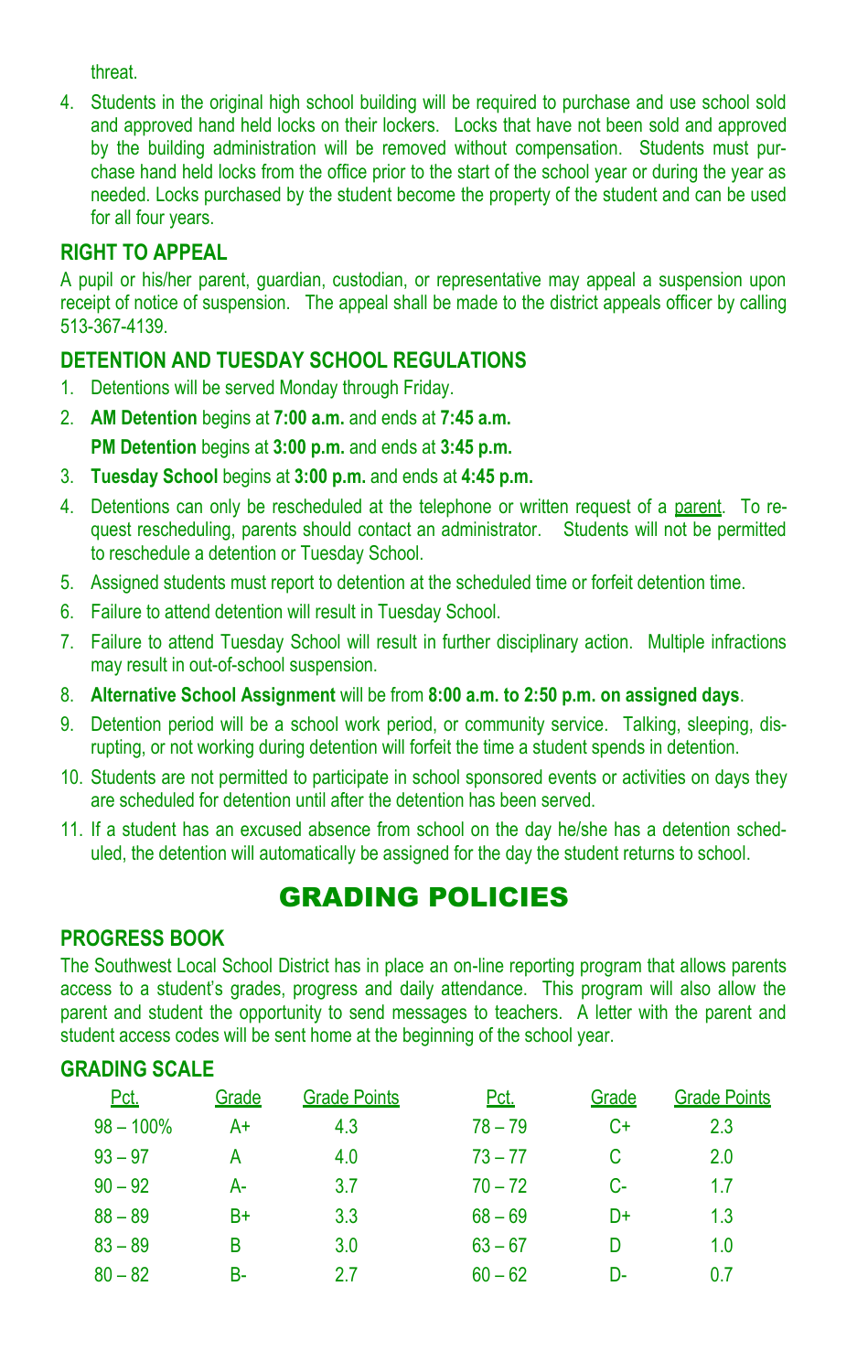#### I – Incomplete/In Progress P - Passing grade

## **TEACHER RESPONSIBILITIES:**

- 1. As part of the District's commitment to parental communication, all teachers are expected to enter grades and assignments into the Progress Book Program a minimum of four times per quarter, excluding mid-term grades and are encouraged to post grades weekly.
- 2. Teachers are also expected to monitor their school-assigned email account on a daily basis.

# **RECEIVING SEMESTER CREDIT**

In accordance with SLSD Board of Education policy to earn credit for a course the following conditions need to be met:

#### **Semester Class and Year-Long Classes:**

- 1. Credit is earned on a semester basis. Year-long classes consist of 2 semesters.
- 2. Courses are weighted at 40% for the first quarter of the semester, 40% for the second quarter of the semester and 20% for the semester exam (which may include an approved project, performance, presentation, or portfolio). Students must pass either the second quarter of the semester OR the semester exam in order to receive the semester credit for a class.

**Note: Students who fail the first semester will be required to do credit recovery during second semester or during Summer School (additional fees apply). Students who fail second semester will be required to do credit recovery during Summer School or during the first semester of the next school year (additional fees may apply).** 

# **REQUIREMENTS FOR ISSUING DIPLOMAS AND CREDITS**

Diplomas shall be issued to pupils who complete all Wm. Henry Harrison High School Graduation Requirements in accordance with Ohio Revised Code 3313.61 and have passed all five (5) parts of the Ohio Graduation Test or meet the Ohio Department of Education OGT Alternative Pathways requirement. Credits in grades 8 - 12 will be granted for course work meeting the requirements and approval of the Ohio Revised Code, the Ohio Board of Education, The Ohio Board of Regents, The Southwest Local Board of Education and partnering colleges or universities.

The credit offerings for pupils in grades 8-12 shall at minimum be as specified in Minimum Standard 3301-35-02(13).

In order to participate in graduation ceremonies, a student must successfully complete all minimum graduation requirements prior to graduation day and have paid in full all fees, fines, and obligations.

#### **THE GPA AND CLASS RANKING SYSTEM:**

- 1. Student's grade point average will be calculated using a 4-point scale.
- 2. Students will have a factor added for final grades in weighted courses as follows:

Student GPA + [(# of A's) x .02] + [(# of B's) x .02] + [(# of C's) x .01]

All courses will be counted for class rank and grade point average except the Yearbook and Journalism classes beyond the first year, and any courses graded on the pass/fail system.

# **WEIGHTED COURSES, GRADE POINT AVERAGE, AND CLASS RANK**

The following courses are "increased value" weighted courses (worth an additional point value based on each semester grade earned:

 $A = + .02$ ,  $B = + .02$ ,  $C = + .01$ ,  $D = 0$ ,  $F = 0$ ). This value is added to each student's G.P.A. calculation based on the grade earned in the weighted courses listed below.

| English<br>Comp | AP English Language & Composition, AP English Literature &    |
|-----------------|---------------------------------------------------------------|
| Math            | AP Calculus AB, AP Statistics, Advance Pre-Calculus, Calculus |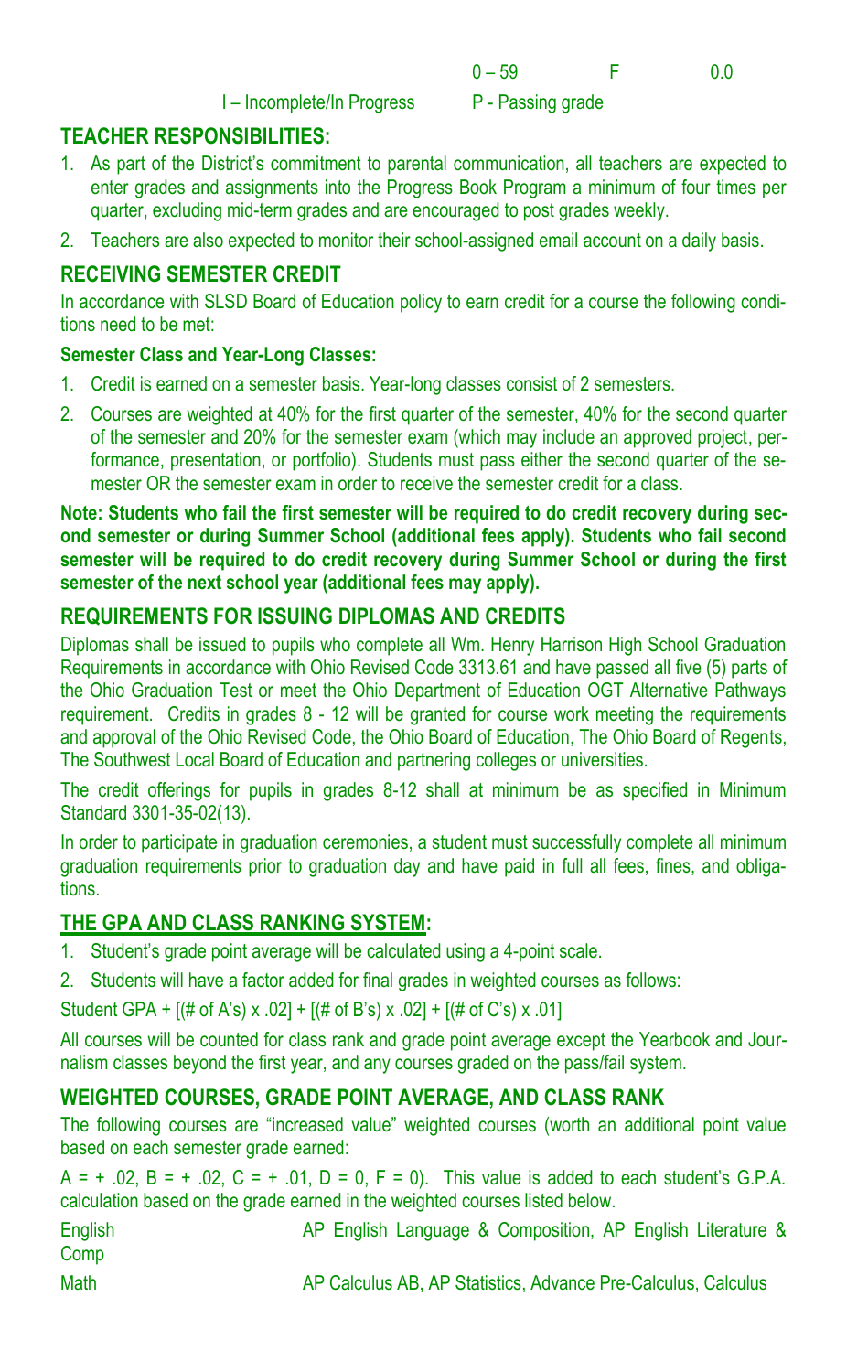| Science<br>Mech.         | Chemistry, Physics, AP Biology, AP Chemistry, AP Physics C                                          |
|--------------------------|-----------------------------------------------------------------------------------------------------|
|                          | <b>AP Physics I</b>                                                                                 |
| <b>Social Studies</b>    | AP American Government, AP United States History, AP Psych,<br>AP Human Geography, AP World History |
| <b>Foreign Languages</b> | 3rd, 4th and 5th Year Language                                                                      |
| <b>Music</b>             | AP Music Theory                                                                                     |
| Art                      | <b>AP Art History</b>                                                                               |
| <b>Computer Science</b>  | <b>AP Computer Science</b>                                                                          |

### **ACADEMIC ADVANCEMENT OPPORTUNITIES – OHIO CREDIT FLEX**

The Southwest Local Schools and William Henry Harrison High School participates in Ohio's Academic Advancement Opportunities. They include:

- 8th grade classes for high school credit
- Cohort programs for Flex Credit
- Flexible Scheduling of classes before and after school hours
- Educational Options including Internship or Work Study
- On-line classes for high school or college credit
- Dual Enrollment Classes (Cincinnati State, Urbana University and Sinclair Community College)
- Advance Placement Classes for Dual Enrollment College Credit
- Post Secondary Education Options

For more information, contact your son or daughter's guidance counselor or a high school administrator.

#### **ADVANCED PLACEMENT (AP) COURSES**

Advanced Placement classes are offer based upon student interest or on the number of students who register for the classes in the spring, prior to beginning summer Advanced Placement class work. All students enrolled in AP Courses at Harrison High School are required to take the AP test in May. Students who wish to take an AP test for a course in which they are not enrolled must have their guidance counselor's approval and pay the test fee by March 1st. Forms are available in the guidance office.

A.P. Classes offered at William Henry Harrison High School include:

| <b>Advanced Placement Chemistry</b>     |   | <b>Advanced Placement Biology</b>               |
|-----------------------------------------|---|-------------------------------------------------|
| <b>Advanced Placement Psychology</b>    |   | Advanced Placement Physics C: Mechanics         |
| <b>Advanced Placement Calculus AB</b>   |   | <b>Advanced Placement United States History</b> |
| Advanced Placement Literature and Comp  |   | <b>Advanced Placement American Government</b>   |
| Advanced Placement Language and Comp    | ٠ | <b>Advanced Placement Art History</b>           |
| <b>Advanced Placement Statistics</b>    |   | <b>Advanced Placement Music Theory</b>          |
| <b>Advanced Placement World History</b> |   | <b>Advanced Placement Human Geography</b>       |
| <b>Advanced Placement Physics I</b>     |   | <b>Advanced Placement Computer Science</b>      |
|                                         |   |                                                 |

# **HIGH SCHOOL ACADEMIC EXPECTATIONS**

Parents, teachers, and students alike expect teaching and learning to take place every day in every class. Students are expected to complete all class work and homework daily. That also includes any day a student misses school. When a student is absent, he or she is expected to e-mail their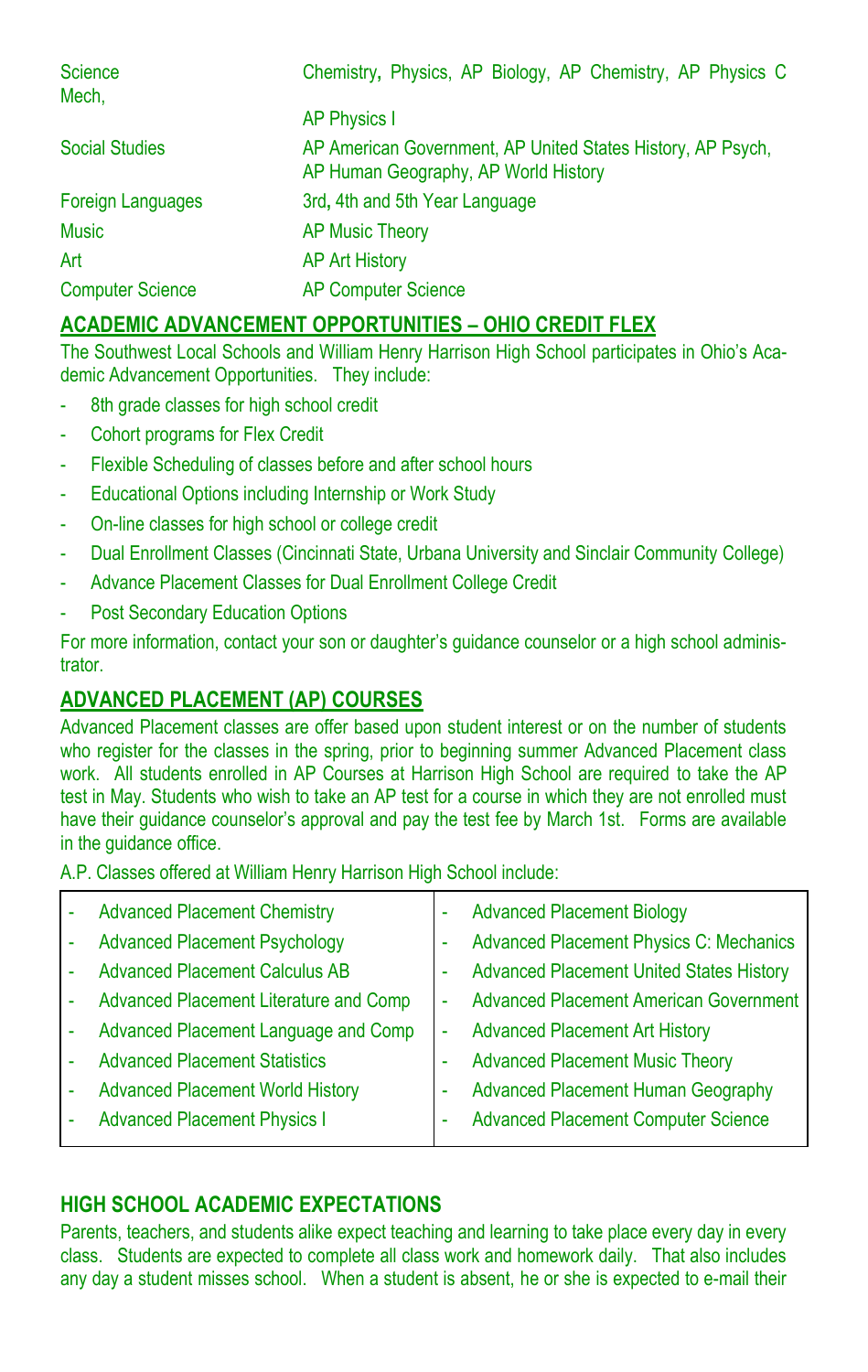teachers or call the guidance office prior to 9:00am and request end of the day class work. Students are typically expected to have one day to make up all work for each day absent or to make alternative plans with his/her teacher. After an absence, it is not the teacher's responsibility to track down students to complete make up work. It is each student's responsibility to see that all assignments are requested and completed in a timely manner.

Any time a student falls behind by three or more assignments, the teacher will address his/her concern with the student and contact the parents by phone or email. At the end of the week, if a student has fallen behind by four or more assignments, he/she will receive an Academic Office Referral on Friday afternoon. Students who receive an Academic Office Referral will be assigned a two hour Tuesday School and a letter will be sent to the parents. The student will have until the end of the week to make up all missing work to the teacher's satisfaction. Failure to do so will result in a (four hour) Saturday School assignment.

Tuesday School (two hours) and Saturday Schools (four hours) are not viewed as a punishment. They are viewed as a promise to do all that can be done to assist parents and students in school, success. Parents will receive a second letter should Saturday School be assigned. Repeat Saturday Schools may result in a conference with an administrator, parent, student, and possibly the guidance counselor and one or more teachers.

### **ATHLETIC ELIGIBILITY**

Athletes are required to pass a minimum of 5 full credits based upon the Ohio High School Athletic Association (OHSAA) criteria for high school and dual enrollment college credits earned. Continued…

Athletic eligibility is based on the preceding academic quarter, excluding credits earned in summer school. Eligibility is subject to (OHSAA) rules and regulations, which are published at the beginning of each school year. Please contact the athletic director or your guidance counselor with questions. A new eligibility list is developed for Harrison High School each quarter.

**Note:** Physical Education courses do not meet the full credit requirement for athletic eligibility.

## **VALEDICTORIAN/SALUTATORIAN RECOGNITION**

The seniors who have the highest and second highest grade-point averages through eight semesters will be recognized as valedictorian and salutatorian, respectively, in two categories: academic and vocational.

# GUIDANCE OFFICE SERVICES

The guidance office and its staff are always available to help you in making your school goals become a reality. Up-to-date publications and materials are available in the guidance office, including computerized resources such as the Naviance Guidance Information System and ACT/SAT Preparation Programs.

# **COUNSELOR ASSIGNMENTS**

Mrs. Jenny Barker A to G Mr. Steve Barnes H to O Mrs. Connie Acra P to Z

The students are divided alphabetically among the counselors for the purpose of scheduling and maintaining records. This way the student keeps the same counselor for four years, giving the counselor and student the opportunity to get to know one another better. This arrangement does not, however, restrict a student from selecting the counselor of his/her choice for any personal counseling he/she may seek.

# **PROCEDURE FOR STUDENTS TO SEE THE COUNSELORS**

Students will normally see counselors during study halls or, if a counselor requests to see a student, a pass will be sent to the student's class. At least one counselor is on duty between the hours of 7:45 a.m. and 3:05 p.m. daily, including the lunch period.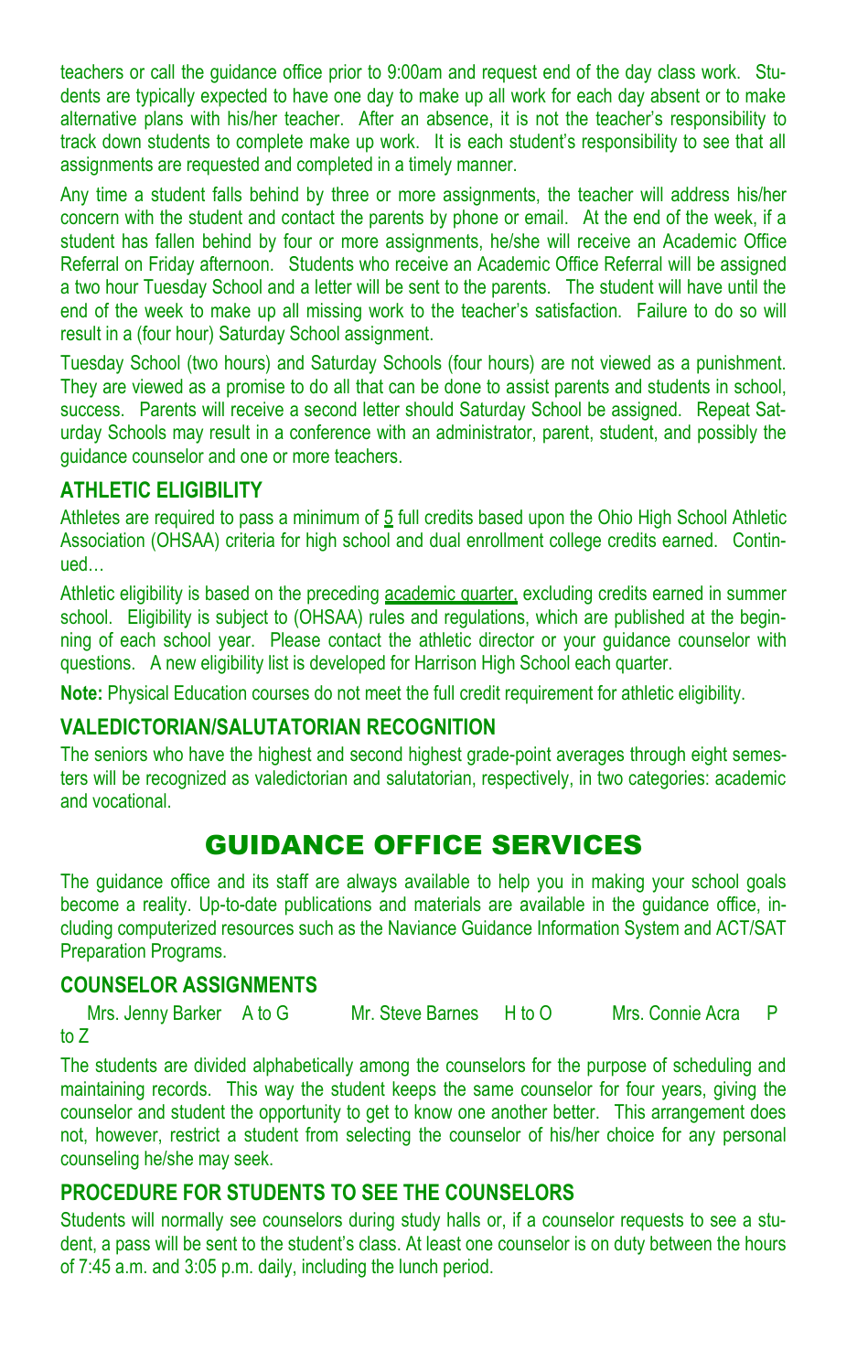## **NEW STUDENT REGISTRATION**

Registration for all Southwest Schools for Kindergarten – 12th grade is done at the District Office located at 230 S. Elm Street, Harrison, OH 45030. The hours for registration of students are Monday and Tuesday 7:00am – 11:00am and Wednesday 3:00pm – 7:00pm. Other hours are by appointment by calling (513) 367-4139. Students do need to be present when you come to register. Go to the district website and follow the link for Student Registration for details. You will be required to show a birth certificate, proof of residency, and proof of custody/guardianship if applicable as well as a copy of the current report card for students in Kindergarten – 8th grade.

It is important for students who are in grades 9 -12 to bring an unofficial copy of their transcripts. When your registration is complete, you will need to have an appointment with a quidance counselor to schedule courses. The guidance counselor will need to see a transcript in order to assign a student appropriate classes. The lack of transcript could delay this process.

# MEDIA CENTER SERVICES

The Media Center is open from 7:45 a.m. to 3:05 p.m. daily. Students from study halls will be permitted to sign out and use the Media Center unless it has been reserved by a classroom teacher.

The Media Specialist will issue guidelines and information about the Media Center soon after school begins. The Media Center will be open to students during most lunches.

# **USE OF THE MEDIA CENTER**

All students must use the school provided planner as their pass to the Media Center. Students may not enter the Media Center without a pass except before school, after school, or during a student's lunch period.

Students are liable for fines or for the replacement cost if a book is overdue, damaged, or lost. Students who do not conduct themselves in an appropriate manner will be sent from the Media Center back to their study hall or class and may be denied further Media Center privileges.

There will be no restroom, drinking fountain, or locker privileges from the Media Center without a pass from the Media Specialist. Access to the Internet while in the Media Center will be limited to authorized students only.

# **INTERNET USAGE AND ACCESS**

Students will receive an Internet Acceptable Use Policy the first day of school. Both students and parents/guardians must sign the forms, agreeing to abide by the district's policy.

Students will be trained in the proper usage of both e-mail and Internet web access by the staff members for use in and for classes.

Failure to abide by the rules and regulations outlined in the Acceptable Use Policy will result in the loss of all Internet privileges.

# LUNCH PROCEDURES

Please Note: The Southwest Local School District participates in the Federal Free and Re*duced Lunch Program* **for our qualifying students. As part of the provision of the agreement we do not allow vending machines to be used or outside food service to the building during lunch time. Food from an outside restaurant, pizza service, etc. may not be delivered until after 2:50. Food cannot be delivered or brought into the building without administrative approval within program compliance.**

Note: A parent may bring in a lunch for a student but not a pizza for a group of students. Your observance of our agreement is much appreciated.

# **LUNCHROOM RULES FOR STUDENTS**

When groups (A, B, or C) are dismissed for lunch, all students in a group are to report to the cafe-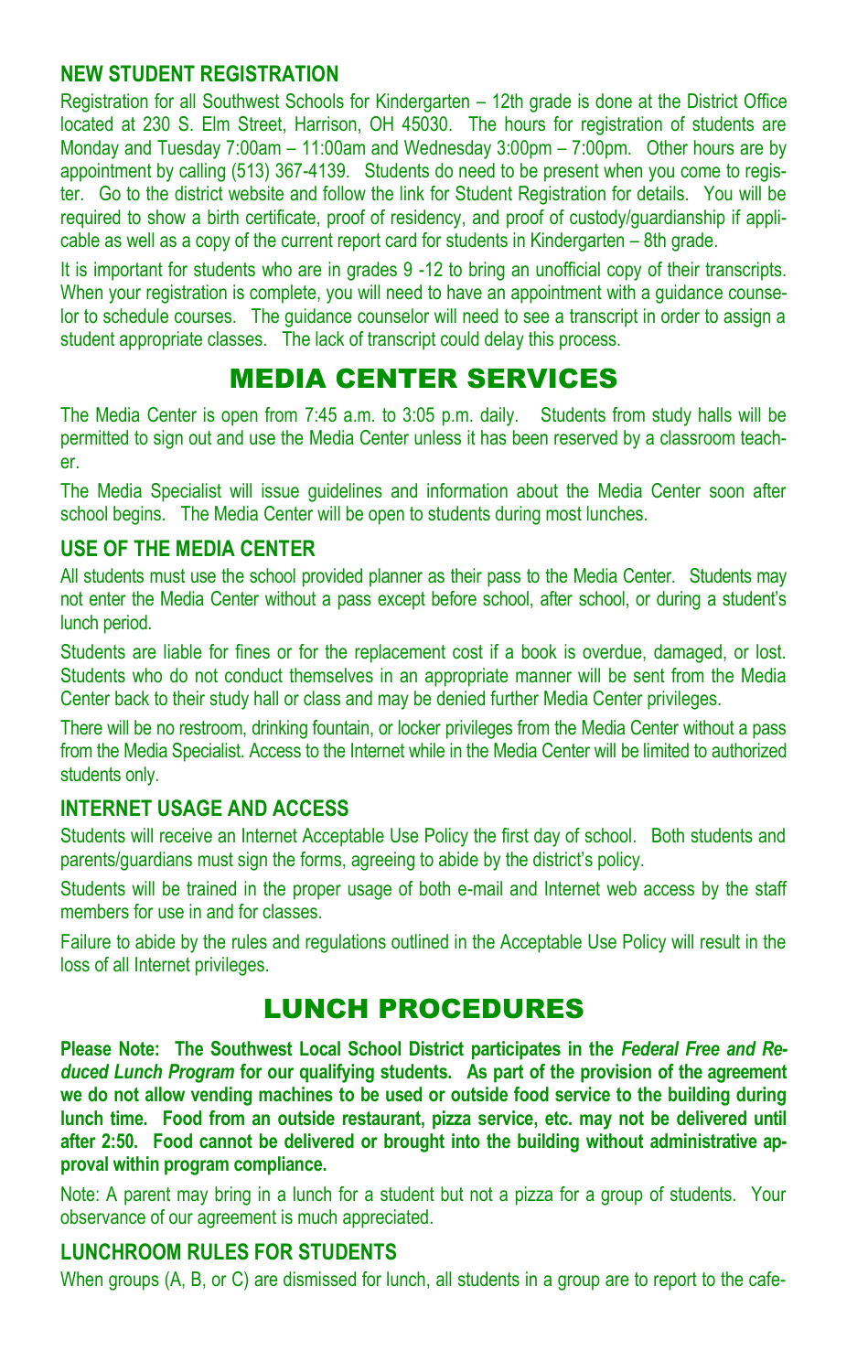teria immediately after going to their lockers. After students are served, they are to find a seat and remain in the cafeteria for the duration of their lunch period. Students should dispose of their trash as soon as they have finished eating and then return to their seats until the bell rings. Students are not to leave the cafeteria except to use the restrooms nearest the cafeteria. Students are not permitted to leave campus for lunch; we have a closed campus at Harrison High School. Violating any of the above will result in appropriate discipline.

# HEALTH AND SAFETY

## **SICKNESS**

Students who are ill should report to the office. We ask that you do not stay in a restroom. Students should report to their teacher first before reporting to the office. Typically students will have a period of recovery time and then should return to class or make transportation arrangements to go home and/or seek medical attention.

# **MEDICATION**

If students need to take medicine during the school day, the procedure is as follows:

Students must leave any medication they bring and a Record of Administering of Medication form with the Clinic Aide before the beginning of the school day (7:45 a.m.). All medicine (including aspirin, Tylenol, etc.) must be dispensed from the Clinic. Medicine must be brought to school in the original container. At no time should students have any medication in their possession without school approval. Refer to the Student Conduct Code, regulation N.1.

## **FIRE, TORNADO AND A.L.I.C.E. DRILLS**

Fire, tornado and ALICE drills will be conducted regularly. Follow teacher instructions and remain orderly and quiet.

# OTHER POLICIES AND INFORMATION

#### **STUDENT PARKING**

Students must be legally parked in a designated student space. Disciplinary action will be imposed on any student parked elsewhere (i.e. fire zones, visitor parking, staff parking, cafeteria/loading dock, bus parking between buildings or in front of the junior school, etc). Additional violations may result in the suspension of school driving privileges. Students are reminded not to park in the staff or visitor parking please.

# **TEXTBOOKS**

The information sticker inside the front cover of any textbook issued to students must be filled out completely in ink. When books are returned at the end of the course, the student must return the book originally assigned to him/her. Students will be assessed fines for lost books or books damaged beyond normal wear.

#### **VISITORS**

All visitors must report to the front office. Student visitors must be pre-approved by the principal.

#### **LOST AND FOUND**

Lost and found items are located in the front office.

#### **WORK PERMITS**

In accordance with Ohio Law, students under eighteen years of age must obtain a work permit in order to work. Information about work permits can be obtained in the front/attendance office.

# **NO CHILD LEFT BEHIND**

Parents of students in the Southwest Local School District have the right to know the professional qualifications of the classroom teachers who instruct their child(ren). Federal law allows them to ask for the following information: whether the Ohio Department of Education (ODE) has licensed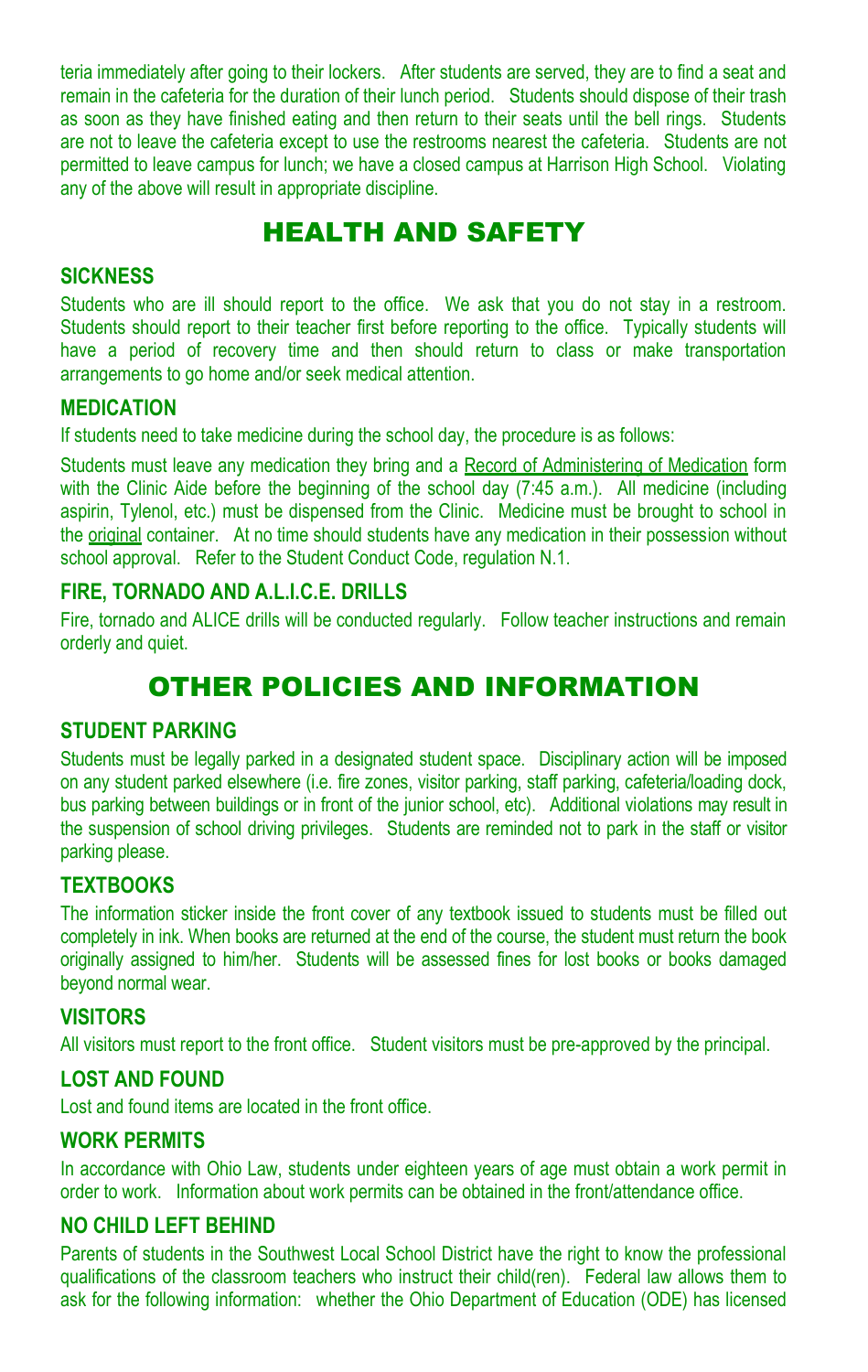or qualified the teacher for the grades or subject taught; whether the ODE allows the teacher to teach without being licensed or qualified under state regulations because of special circumstances; the teacher's college major, advanced degrees and subjects of degrees; whether any teachers' aides provide services to your child and their qualifications. If you wish to receive this information, please contact the district office at 367-4139.

# WELLNESS POLICY

The Southwest Local School District is committed to providing a school environment that enhances learning and the development of lifelong wellness practices. In accordance with Federal Public law (PL108.265 Section 204) the Board of Education adopted a District Wellness Policy in June, 2006.

Key aspects of this plan include:

- ➢ Students are offered a variety of meats/poultry, fresh fruits, vegetables, and whole grains.
- $\triangleright$  All foods made available on campus adhere to food safety and security quidelines.
- $\triangleright$  For safety concerns, parents/caregivers are encouraged to provide individually packaged commercially prepared products.
- $\triangleright$  Fund raising efforts are supportive of healthy eating.

The complete wellness policy is available on the district web site www.southwestschools.org

### **SCHOOL BREAKFAST PROGRAM**

Research has shown that starting the day with a nutritious breakfast helps students stay alert and perform better in school. Southwest Local School District offers breakfast at all school buildings. At Harrison High School, breakfast is served from 7:20am – 7:50am before the start of school every day. Secondary school breakfast is \$1.25. Free or reduced breakfast is (\$0.30) priced and available to those who qualify. All students are strongly encouraged to benefit from eating a nutritious breakfast.

# **FAMILY EDUCATION RIGHTS AND PRIVACY ACT (FERPA)**

The Family Education Rights and Privacy Act (FERPA) afford parents and students over 18 years of age ("eligible students") certain rights with respect to the student's education records. These rights are:

- 1. The right to inspect and review the student's education records within 45 days of the day school receives a request for access. Parents or eligible students should submit to the school principal or appropriate school official a written request that identifies the record(s) they wish to inspect. The school official will make arrangements for access and notify the parent or eligible student of the time and place where the records may be inspected.
- 2. The right to request the amendment of the student's education records that the parent or eligible student believes is inaccurate, misleading, or otherwise in violation of the student's privacy rights under FERPA. Parents or eligible student who wish to ask the school to amend a record should write the school principal or appropriate school official, clearly identify the part of the record they want changes and why it should be changed. If the school decides not to amend the record as requested by the parent of eligible student, the school will notify the parent or eligible student of the decision and advise them of their right to a hearing regarding the request for amendment. Additional information regarding the hearing procedures will be provided to the parent or eligible students when notified of the right to a hearing.
- 3. The right to consent to disclosures of personally identifiable information contained in the student's education records, except to the extent that FERPA authorizes disclosure without consent. One exception, which permits disclosure without consent, is disclosure to school officials with legitimate educational interests. A school official is a person employed by the school as an administrator, supervisor, instruction or support staff member (including health or medical staff and law enforcement unit personnel); a person serving on the School Board; a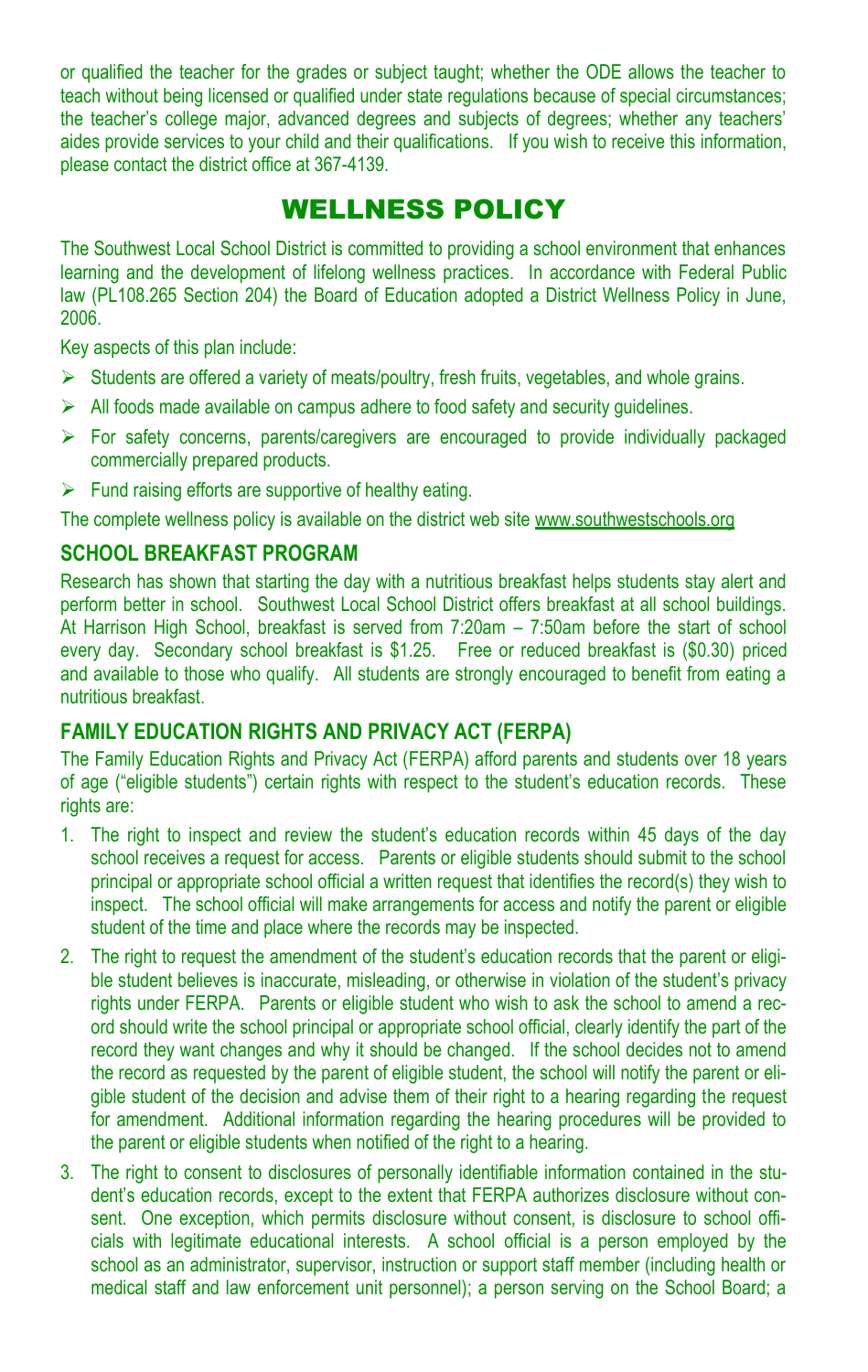person or company with whom the school has contracted as its agent to provide a service instead of using its own employees or officials (such as an attorney, auditor, medical consultant, or therapist); or a parent or student serving on an official committee, such as a disciplinary, or grievance committee or assisting another school official in performing his or her tasks. A school official has a legitimate educational interest if the official needs to review an education record in order to fulfill his or her professional responsibility. Upon request, the school discloses educational records without consent to officials of another school district in which a student seeks or intends to enroll.

4. The right to file a complaint with the U.S. Department of Education concerning alleged failures by Southwest Local Schools to comply with the requirements of FERPA. The name and address of the Office that administrates FERPA are:

Family Policy Compliance Office, US Department of Education

400 Maryland Avenue SW, Washington DC 20202-8520

# PUBLIC SCHOOL CHOICE AND SUPPLEMENTAL EDUCATIONAL SERVICES IN THE SOUTHWEST LOCAL SCHOOLS

Schools across the country have been impacted by the passage of the No Child Left Behind Act (NCLB) of 2001. This act mandated the state testing and accountability system in the State of Ohio. School and district report cards, ratings of schools and districts as Excellent with Distinction, Excellent, Effective etc., and ratings of schools in School Improvement and consequences of not meeting targets established by the Federal Government came from NCLB.

One component of NCLB is the public reporting of the progress of all students in the district, of students in various populations groups and the steps a district or school is taking to remediate any areas of concerns for schools that are in School Improvement.

SLSD has two schools in the district who receive Title 1 Money, Harrison Elementary and Miamitown Elementary. Title 1 students are those who are eligible for free or reduced lunch at qualifying schools. Title 1 is a federally funded program that is designed to help students be more successful in their classrooms, especially in the areas of reading and math.

# **PUBLIC SCHOOL CHOICE (PSC)**

Schools that receive Title 1 monies and are in School Improvement status for two years in a row (SI 2) are required, under NCLB, to offer Public School Choice to their parents. This means that students who attend schools identified as not meeting Adequate Yearly Progress (AYP) for two years in a row will be provided the opportunity to request transfers to a school within the district not in need of improvement.

*Southwest Local Schools has NO schools in SI 2 status. Southwest Local Schools has not had any school in the district in the SI 2 status since the beginning of NCLB regulations.*

# **SUPPLEMENTAL EDUCATIONAL SERVICES (SES)**

Schools receiving Title 1 funds that have been in School Improvement Status (SI 3) for three years in a row are required to offer an additional opportunity for students to receive extra (supplemental) educational services. SES tutoring is designed to help students in graded K-12 catch up if they are behind in reading, language arts, and math.

*Southwest Local Schools has NO schools in SI 3 status. Southwest Local Schools has not had any school in the district in SI 3 status since the beginning of NCLB regulations.*

# **PROTECTION OF PUPIL RIGHTS AMENDMENT (PPRA)**

PPRA affords parents certain rights regarding our conduct of surveys, collection and use of information for marketing purposes and certain physical exams. These include the right to: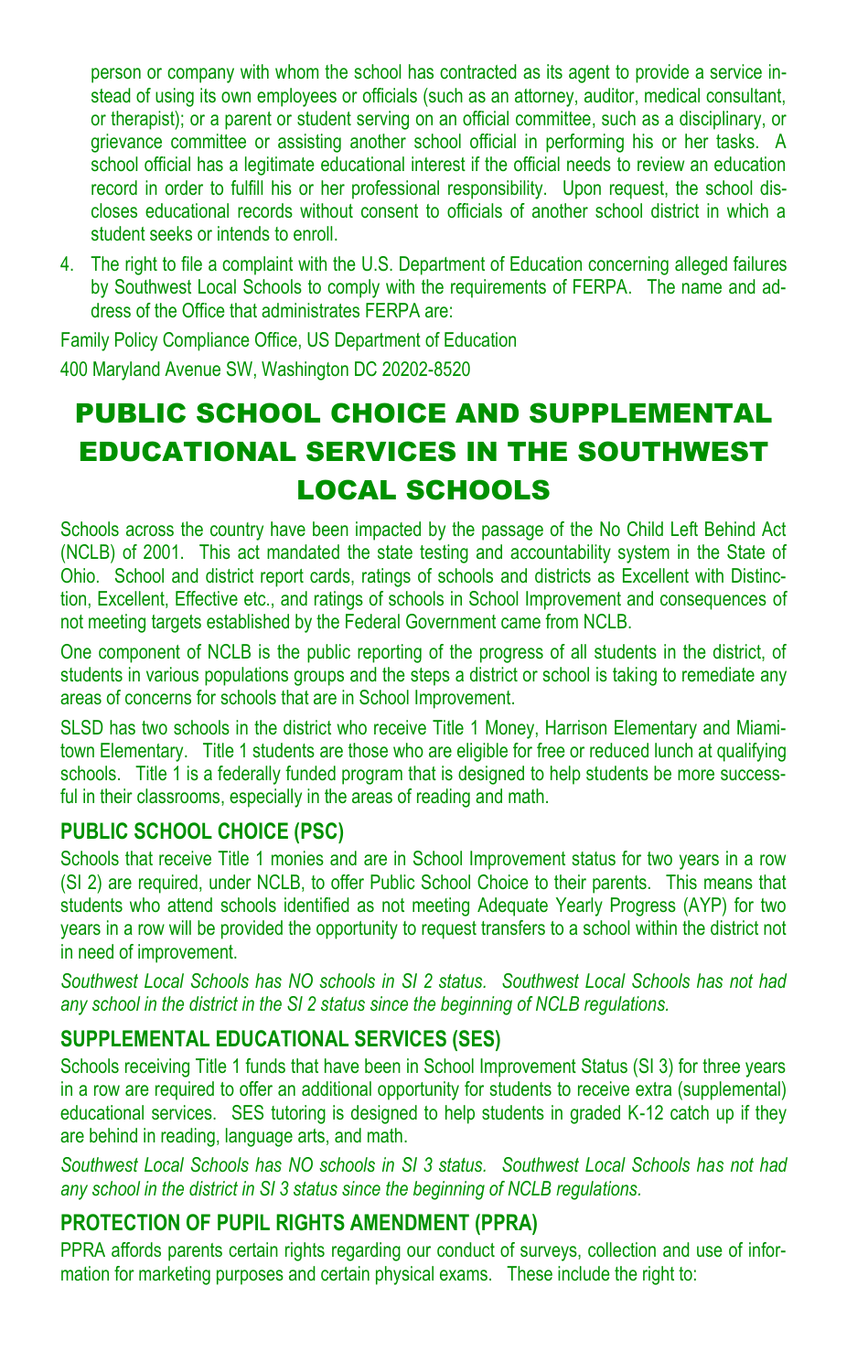**CONSENT** - Before students are required to submit to a survey that concerns one or more of the following protected areas if the survey is funded in whole or in part by a program of the U.S. Department of Education.

- 1. Political afflictions or beliefs of the student or the student's parent;
- 2. Mental or psychological problems of the student or student's family;
- 3. Sex, behavioral or attitudes;
- 4. Illegal, anti-social, self-incriminating or demeaning behavior;
- 5. Critical appraisals of others with whom respondents have close relationships;
- 6. Legally recognized privileged relationships, such as with lawyers, doctors or ministers;
- 7. Religious practices, affiliations or beliefs of the student or student's parents;
- 8. Income other than as required by the law to determine program eligibility;

# **RECEIVE NOTICE AND AN OPPORTUNITY TO OPT A STUDENT OUT OF:**

- 1. Any other protected informational surveys, regardless of funding;
- 2. Any non-emergency, invasive physical exam or screening required as a condition of attendance, administered by the school or its agent, and not necessary to protect the immediate health and safety of a student, except for hearing, vision or scoliosis screenings, or any other physical exam or screening permitted or required under State law;
- 3. Activities involving the collection, disclosure or use of personal information obtained from students for marketing or to sell or otherwise distribute the information to others.

# **INSPECT UPON REQUEST AND BEFORE ADMINISTRATION OR USE**

- 1. Protected information surveys of students;
- 2. Instruments used to collect personal information from students for any of the above marketing, sales or other distribution purposes;
- 3. Instructional material used as part of the educational curriculum;

These rights transfer from the parents to a student who is 18 years old, or an emancipated minor under State law.

Southwest Local School District had developed and adapted policies, in consultation with parents, regarding these rights, as well as arrangements to protect student privacy in the administration of protected information surveys and the collection, disclosure, or use of personal information for marketing, sales or other distribution purposes. Southwest Local School District will directly notify parents of these policies at least annually at the start of each school year and after any substantive changes. A copy of these policies will also be available on the district website, www.southwestschools.org. Southwest Local School District will also directly notify, such as through the U.S. Mail or email parents of students who are scheduled to participate in specific activities or surveys noted below and will provide an opportunity for the parent to opt her or his child out of participation of the specific activity or survey. Southwest Local School District will make this notification to parents at the beginning of the school year if the District has identified the specific or approximate dates of the activities or surveys at that time. For surveys and activities scheduled after the school year starts, parents will be provided reasonable notification of the planned activities or surveys listed below and will be provided an opportunity to opt their child out of such activities and surveys. Parents will also be provided an opportunity to review any pertinent surveys.

Following is a list of specific activities and surveys covered under this requirement:

- 1. Collection, disclosure or use of personal information for marketing, sales or other distribution;
- 2. Administration of any protected information surveys not funded in whole or part by the U.S. Dept. of Education:
- 3. Any non-emergency, invasive physical examination or screening as described above.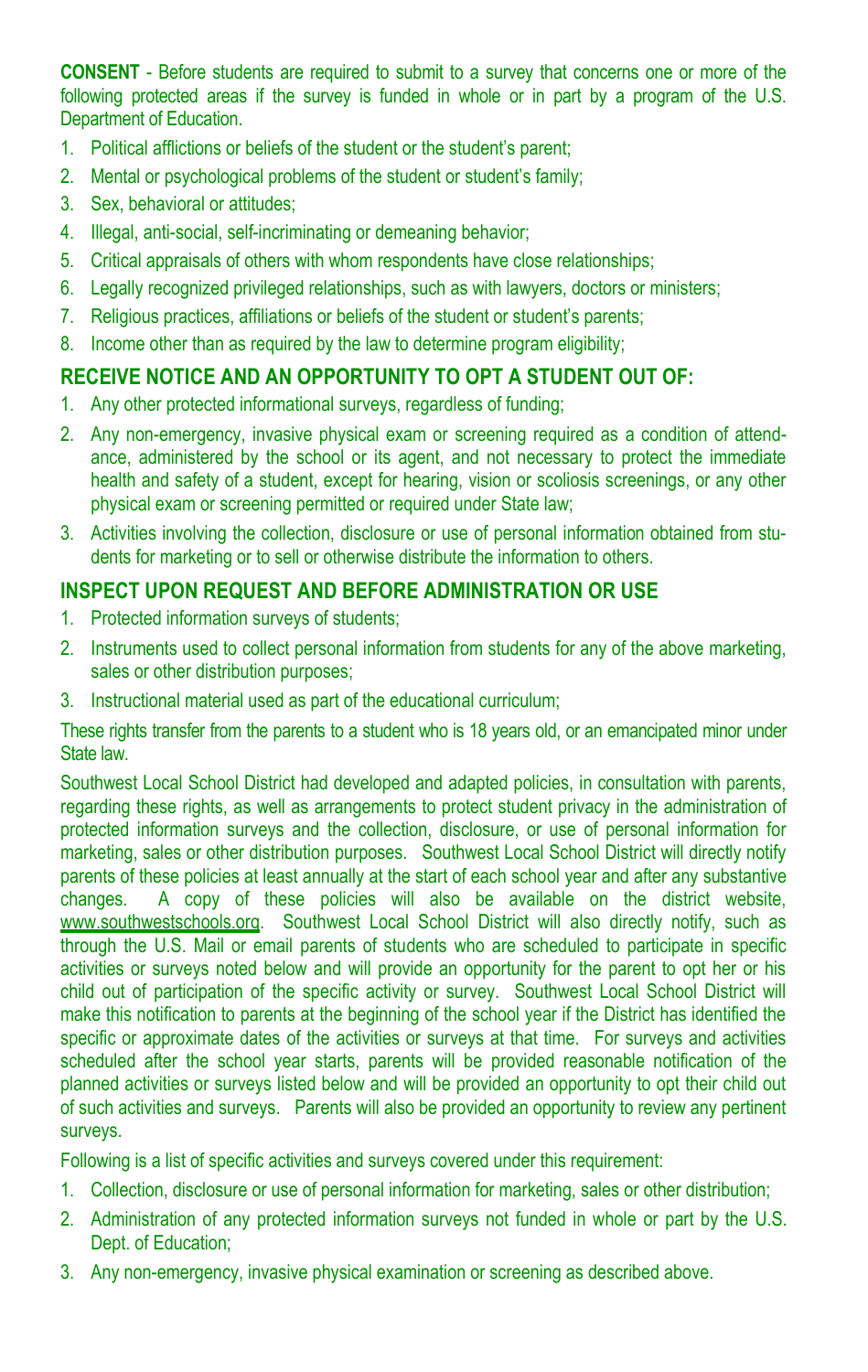# TITLE IX STATEMENT

It is the policy of the Southwest Local School District that educational activities, employment, programs, and services are offered without regard to race, color, national origin, sex, religion, handicap, or age. The Title IX coordinator's name is Mr. John Hamstra, 230 S. Elm Street, Harrison, Ohio 45030. Grievance procedures exist and are available from his office for persons who wish to grieve alleged violations of Title IX.

# CHILD FIND NOTICE

The Southwest Local School District is required to locate, identify and evaluate all children, with educational disabilities under the Individuals with Disabilities Education Act who reside within the district. The process of locating, identifying, and evaluating children with disabilities s known as *Child Find.*

Southwest Local School District regularly conducts screenings to identify students who may be in need of academic intervention or support. Parents may contact school personnel to discuss their concerns at any time. As the school district of residence, we have the responsibility to identify and provide services to any child with an educational disability.

If you have or know of any Southwest Local School District resident who may have a child ages 3 to 21 with a disability please contact Laura Meyers, Director of Special Services, at 513-728-8428 for questions or concerns.

# POLICY OF NON-DISCRIMINATION

Southwest Local School District's educational programs and activities are provided without regard to race, color, national origin, sex, sexual orientation, preference or handicap for all adults and students. This policy of non-discrimination is in accordance with Title VI of the Civil Rights Act of 964, Title IX of the Educational Amendments of 1972, and Section 504 of the Rehabilitation Act of 1973.

# MCKINNEY-VENTO PROGRAM

The McKinney-Vento Homeless Children and Youth Program was designed to make sure all homeless children and youth have equal access to the same free and appropriate public education as children and youth who are not homeless. This includes preschool education.

State and local education agencies are required to develop, review, and revise policies to remove barriers to the enrollment, attendance and success in school that homeless children and youth may experience.

Local educational agencies also must provide homeless children and youth with the opportunity to meet the same challenging state content and state student performance standards to which all students are held.

More information on the McKinney-Vento program can be found on SLSD's website at www.southwestschools.org on the Special Services Department page.

# SOUTHWEST LOCAL SCHOOL DISTRICT INTERNET/ACCEPTABLE USE POLICY FOR STUDENTS

The Southwest Local School District offers students internet / network access and the use of the District computers, as well as the ability to bring their own device and access the Internet. The district may issue student email accounts. We are dedicated to access and support of appropriate technology which unlocks our potential and connect us locally and worldwide.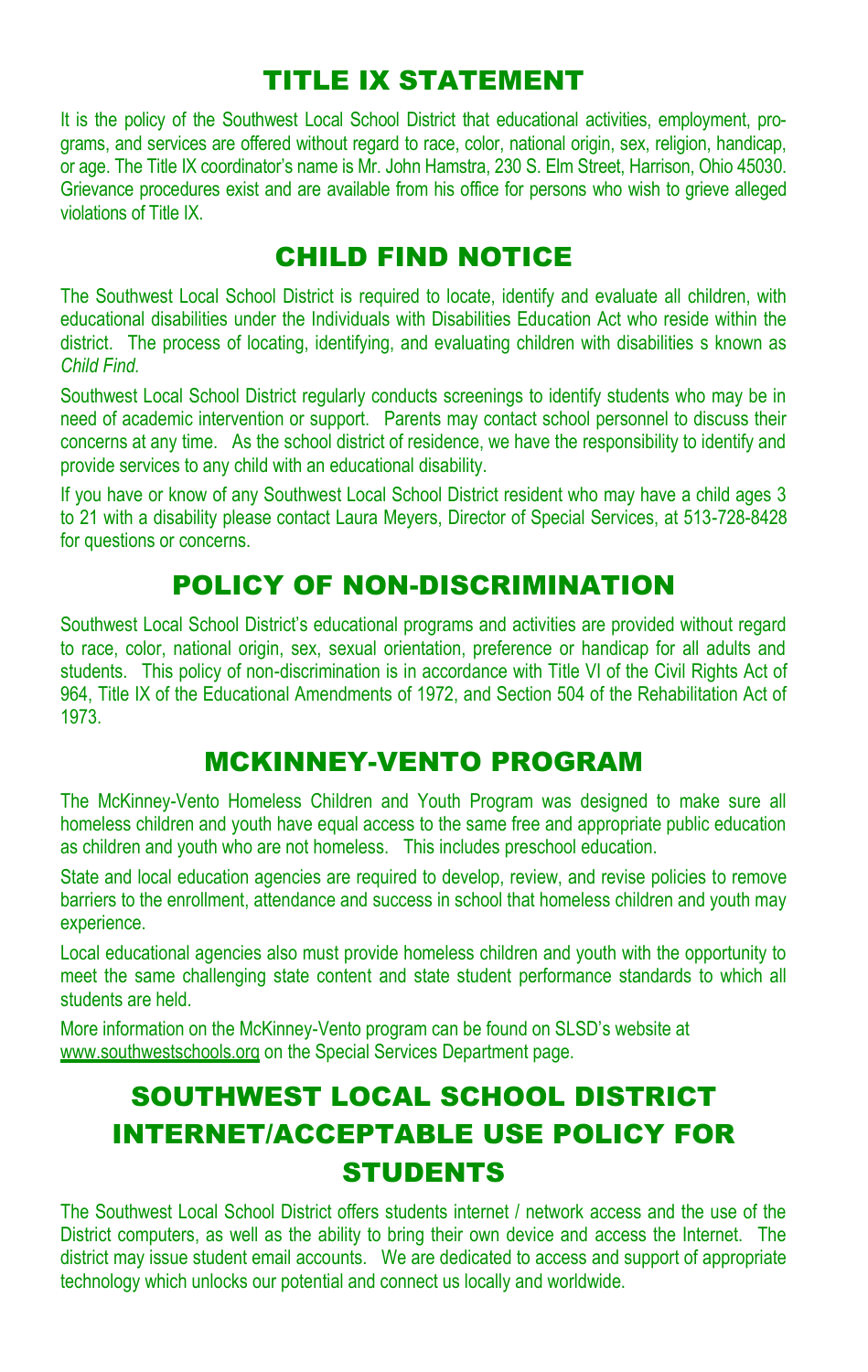Individuals are warned that some material accessible via the network or the Internet might contain items that are inaccurate, inappropriate or potentially offensive to some persons. While the district's intent is to make internet access available to further educational goals and objectives, students may find ways to access other materials as well. We believe that the benefits to the students from access to the Internet, in the form of information resources and opportunities for collaboration, exceed any disadvantages. Proper teacher supervision will be provided; however, it is still the responsibility of each student to make appropriate choices. The Internet access will be filtered through a firewall that is provided by HCCA. Ultimately, parents and guardians of minors are responsible for conveying the standards that their children should follow when using media and information sources and upholding the Internet /Network Acceptable Use Policy for Students.

The purpose of this agreement is to provide network and internet access for educational purposes. The intent of the policy is to ensure that students will comply with all network and internet access acceptable use regulations approved by the district and in accordance with the Student Code of Conduct. If this form is not returned to the building within 2 weeks of receipt, then student network privileges will be denied.

Upon reviewing, signing and returning this policy, each student will receive internet and network privileges with the district. If the student is under 18 years of age, the student must have his or her parent(s) or guardian(s) read and sign the policy as well. The district will not provide access to any student who has not returned an appropriately signed Internet/ Acceptable Use Policy for Students.

Following are the provisions of this policy regarding computer internet and network access. If any user violates the terms and/or provisions of the policy, the user's access will be denied and the person may be subject to further disciplinary action in accordance with the Student Code of Conduct and/or Board policies and this may affect their class grade.

In exchange for the use of the network resources and access to the internet while on school property, I understand and agree to all of the following:

- A. Use of the network and the internet is a privilege which may be revoked by the district at any time. Any misuse of this privilege will result in suspension of the account privileges and/or other disciplinary action as determined by the district. Misuse shall include, but is not limited to, the following:
	- Altering of system software.
	- Use of obscene language.
	- Placing of unauthorized information, computer viruses or harmful programs on or through the computer system in either public or private files or messages.
	- Intentionally seeking information on, obtaining copies of, or modifying files, or other data or passwords belonging to other users.
	- Misrepresenting other users on the network.
	- Disrupting the operation of the network through abuse of the hardware or software.
	- Utilizing the network maliciously through hate mail, harassment, profanity, vulgar statements or discriminatory remarks.
	- Interfering with other use of the network.
	- Using the network extensively for non-educational related communication.
	- Illegally installing copyrighted software.
	- Unauthorized downloading, copying, or use of licensed or copyrighted software.
	- Allowing anyone to use an account other than the account holder.
	- Intentionally damaging computer systems.
	- Using another's password.
	- Trespassing in another's folder, work or files which may be in violation of conditions dealing with students' and employees' rights to privacy.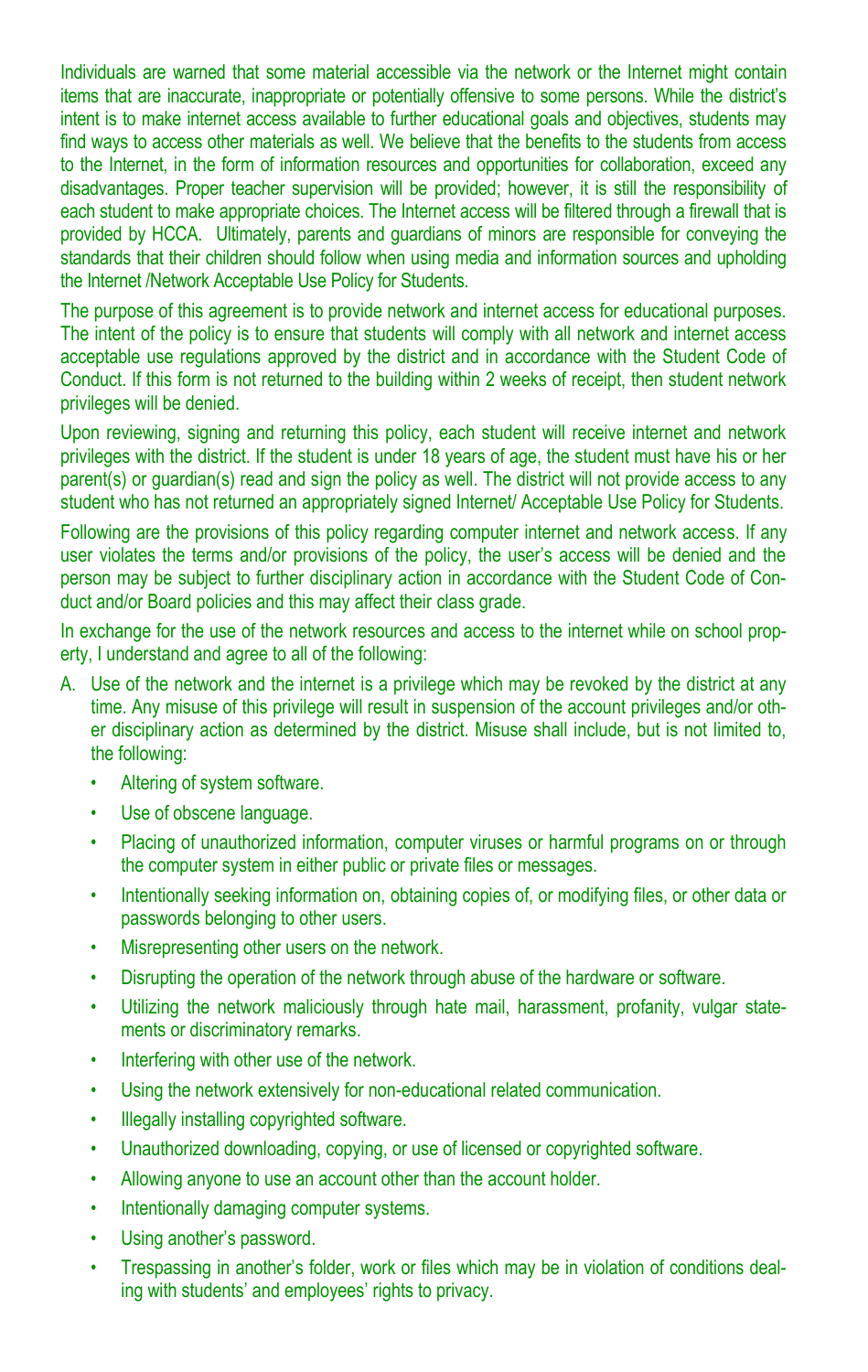- Reposting (forwarding) personal communication without the author's prior consent.
- Using the network for financial gain, for commercial activity or for any illegal activity.
- Using the network / internet in an inappropriate manner not consistent with valid educational goals.
- Using the network in furtherance of or violation of the Student Code of Conduct.
- Using the network to access social networking sites or blogs.
- B. The district maintains rights to any materials stored in files which are accessible to others and will remove any material which the district, at its sole discretion, believes may be unlawful, obscene, pornographic, abusive, and otherwise objectionable. Students will not use their district computer accounts/access to obtain, view, download, or otherwise gain access to such materials.
- C. All information, services and features contained on district or network resources are intended for the private use of its registered users and use of these resources for commercial, for profit or other unauthorized purposes (i.e. advertisements, political lobbying), in any form is expressly forbidden.
- D. The district and/or network resources are intended for the exclusive use by the registered users. The user is responsible for the use of his or her account/password and/or access privilege. Any problems which arise from the use of a student's account are the responsibility of the account holder. Use of an account by someone other than the registered account holder is forbidden and may be grounds for loss of access privileges.
- E. The district does not warrant that functions of the system will meet any specific requirements that user may have, or that it will be error-free or uninterrupted; nor shall the district be liable for any direct or indirect, incidental, or consequential damages (including loss of data, information, or time) sustained in connection with the use, operation, or inability to use the system.
- F. The student may not transfer file(s), shareware, or software from information services and electronic bulletin boards. Without such permission, the student will be liable to pay the cost or fee of any file, shareware, or software transferred, whether intentional or accidental. In addition, the student will be liable to pay the cost of any repairs and/or additional programming required as a result of transferring file(s), shareware, or software from information services and electronic bulletin boards.
- G. The use of Southwest Local School District owned information technology and the internet is not private. Network and internet access is provided as a tool for educational purposes. The district reserves the right to monitor, inspect, copy, review, and store at any time, without prior notice, any and all usage of the computer network and internet access and any and all information transmitted or received in connection with such usage. All information files shall be and remain the property of the district and no user shall have any exception of privacy regarding such materials. Administrators reserve the right to examine, use and disclose any data found on the school's information networks in order to further the health, safety, discipline or security of any student or other person or to protect property. Administrators may also use this information in disciplinary action and will furnish evidence of a crime to it.
- H. The district makes no warranties of any kind, either express or implied, in connection with this provision of access to and use of its computer network and internet under this agreement. The district shall not be responsible for any claims, losses, damages, or costs (including attorney's fees) of any kinds suffered, directly or indirectly, by any user or his or her parent(s) or guardian(s) arising out of the users' use of the district's computer network / internet under this agreement. By signing this agreement, users and/or their parent(s) or guardian(s) are taking full responsibility for usage and are agreeing to indemnify and hold the district, the data acquisition site, and all administrators, teachers and staff harmless from any and all loss, cost, claims or damages resulting from the user's access to the computer network / internet, including but not limited to, any fees or charges incurred through the purchase of goods or services